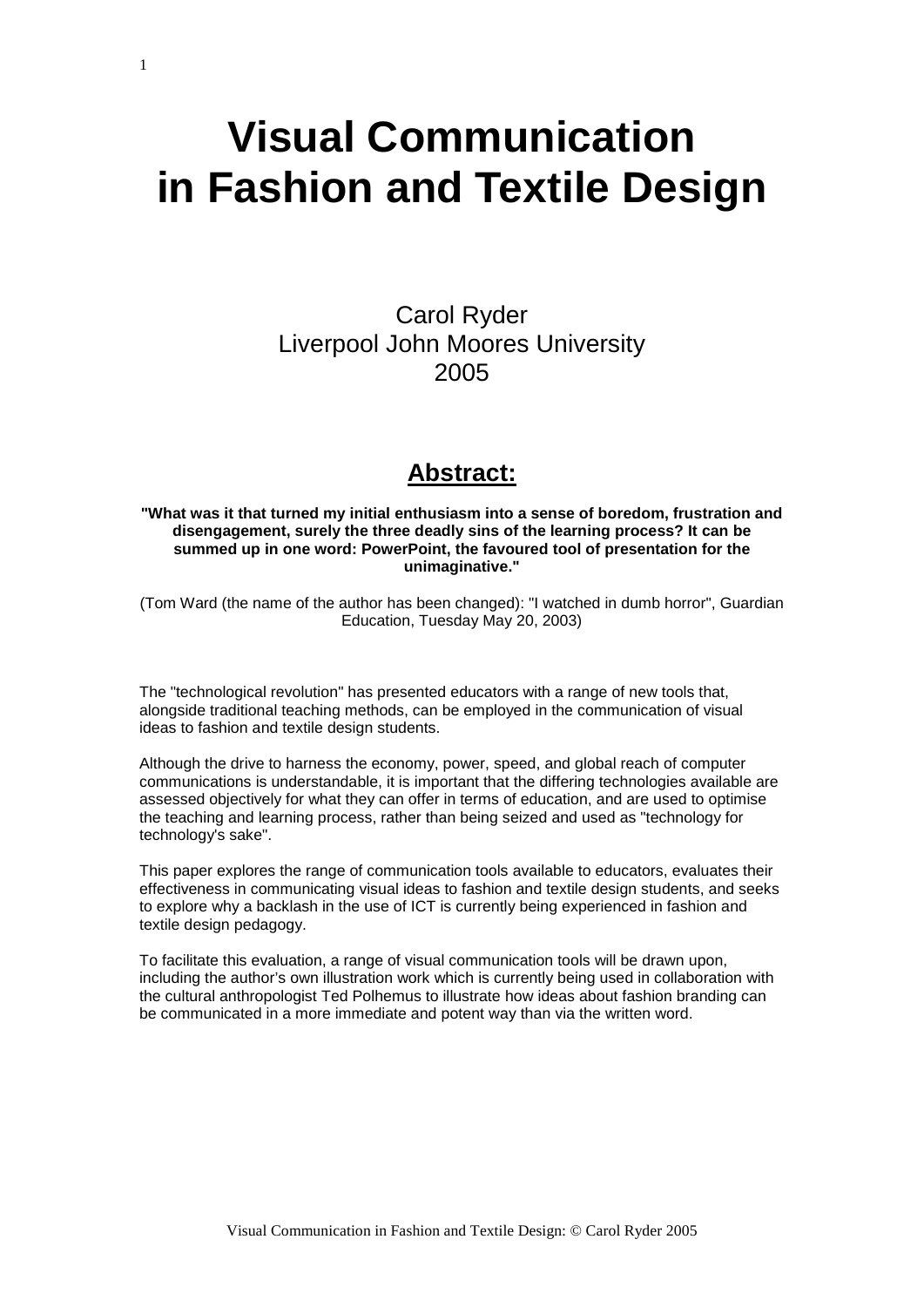# **What is Communication?**

#### **"If you will, for a moment, excuse the double negative… You cannot not communicate even if you want to. Even silence communicates something. Everyone communicates. Even the non-communicative ones".**

("What is communication?" Athabasca University, 2002: www.athabascau.ca/courses/cmns/301/comment1[.htm\)](http://www.athabascau.ca/)

Simply put, communication is the process by which messages are sent and received. It is a universal, essential process that encompasses an enormous range of methods including reading, writing, talking, listening, graphics and non-verbal behaviours.

A great deal of research has been carried out into the dynamics of communication, where communication has been described as the transmission of information; a one-way process, or as an exchange of information; a two-way, or even more complicated process.

The 'transmission' model of communication describes communication as the transmission of information: a simple, one-way process.

'Semiotics' is the theory and study of messages or signs, especially as elements of language or other systems of communication: how they are organised and styled, how they get from the source (or "sender") to the destination ("receiver") and back again, how they are formulated and prepared by the source, and how they are received by the destination.

In the semiotic approach, communication is seen as a mutual negotiation of meaning, an exchange of information between the sender and receiver, rather than a linear transfer of messages from transmitter to receiver. Signs presented by the signifier can be significant on a conscious or an unconscious level, and they can be verbal or non-verbal.

The 'interactive' model of communication is more dynamic and introduces the idea of "feedback and feed forward", where the receiver of a message can influence the source of the message.

More complex still, the 'transactional' process model views communication as "an ongoing process, as opposed to a static process" (Tyler, S. Kossen, C. & Ryan, C. 1995).

It includes elements such as content, context, perception, culture, experience, mood and emotion, and therefore presents a more complete picture of the mechanisms involved in the complex process of communication.

### **Nonverbal Communication**

#### **"Jerry, the [throat-clear](http://members.aol.com/nonverbal2/throat.htm) is a nonverbal indication of doubt". George, Seinfeld**

(Seinfeld, January 29, 1998).

In the vast and complex subject area of communication, words, either spoken or written down, are clearly an extremely sophisticated and effective tool in the expression of thoughts, emotions and ideas.

However, research shows that nonverbal communication, that is, the process of sending and receiving wordless messages, is often more important than verbal communication. How something is said can sometimes be more important than what is being said, even to the point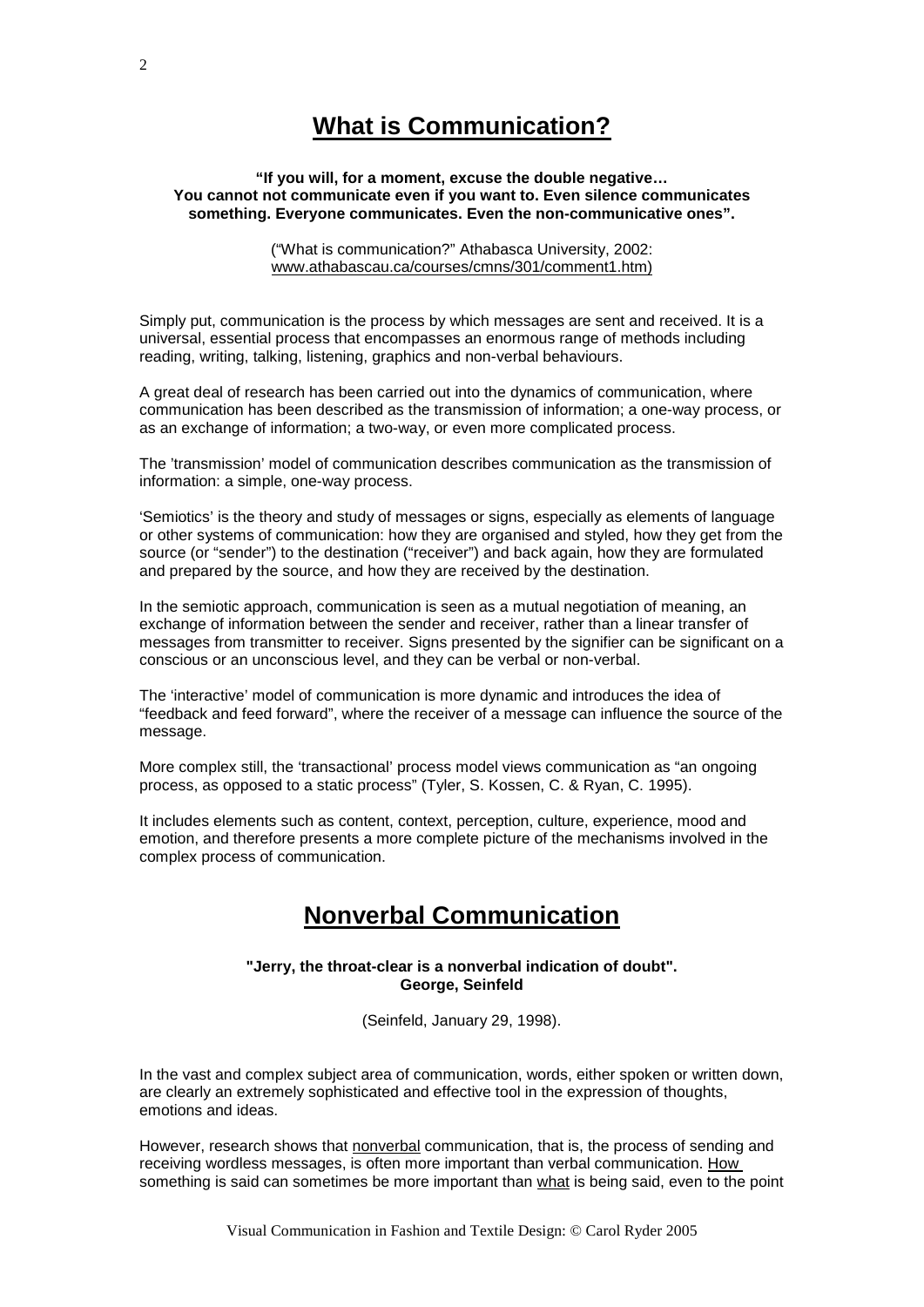of completely overriding the verbal content of the message, as demonstrated by the following example:

As he arrived at work every morning, a university professor greeted his colleagues every morning with a cheerful "good morning". This ritual greeting was echoed every day by a response of the same greeting. One morning, equally cheerfully and with a broad smile, he said "Go to hell!", to which everybody responded with the usual "Good morning!".

There are many different "channels" of nonverbal communication: facial expressions, the clues in our voices ("vocal paralanguage"), gestures, body movements ("kinesics"), touch ("haptics"), aromas, and body positioning in space can all play their part in conveying meaning.

The first scientific study of nonverbal communication was published in 1872 by Charles Darwin in his book "The Expression of the Emotions in Man and Animals." Since the mid-1800s thousands of research projects in archaeology, biology, cultural and physical anthropology, linguistics, primatology, psychology, psychiatry, and zoology have been completed, firmly establishing the importance of nonverbal communication, and creating a generally recognized body of nonverbal cues.

Theories about what percentage of our communication is nonverbal vary widely and are difficult to verify.

Each of us gives and responds to thousands of nonverbal messages daily. We react to wordless messages emotionally, often without knowing why.

Nonverbal messages are particularly potent and compelling because they are processed in ancient brain centres located beneath the newer areas that are used for speech. Because nonverbal cues are produced and received below the level of conscious awareness, they give us the "look" and "feel" of our experiences that are remembered long after words have been forgotten.

Body-language signals may be learned, 'innate', or mixed. The thumbs-up signal, military salutes, or a wave, for instance, are clearly learned signals. Blushing, clearing the throat, or yawning, however, are inborn or 'innate'. Some of these nonverbal communication cues are audible (the clearing of the throat, for example, or the change in tone of a voice) - but many more are visual. Facial expressions, for example a smile or a frown, gestures, for example a nod, a wink, a thumbs-up or pointing are all visual cues. Many more are both - a laugh, a cry, a yawn, the tapping of fingers.

### **Visual Communication**

#### **One picture is worth a thousand words.**

(Fred R. Barnard: "Printers' Ink", 10 March 1927, p. 114.)

(Note: Fred R. Barnard described this statement as "a Chinese proverb, so that people would take it seriously." It was immediately credited to Confucious.)

The two sides of the human brain have different attributes and respond to different stimuli. The left side of the brain is analytical, verbal, sequential and linear; the right is visual, spatial, holistic and relational.

The left side of the brain is therefore associated with logic, responding better to textual material, whilst the right is more imaginative, responding more to visual imagery.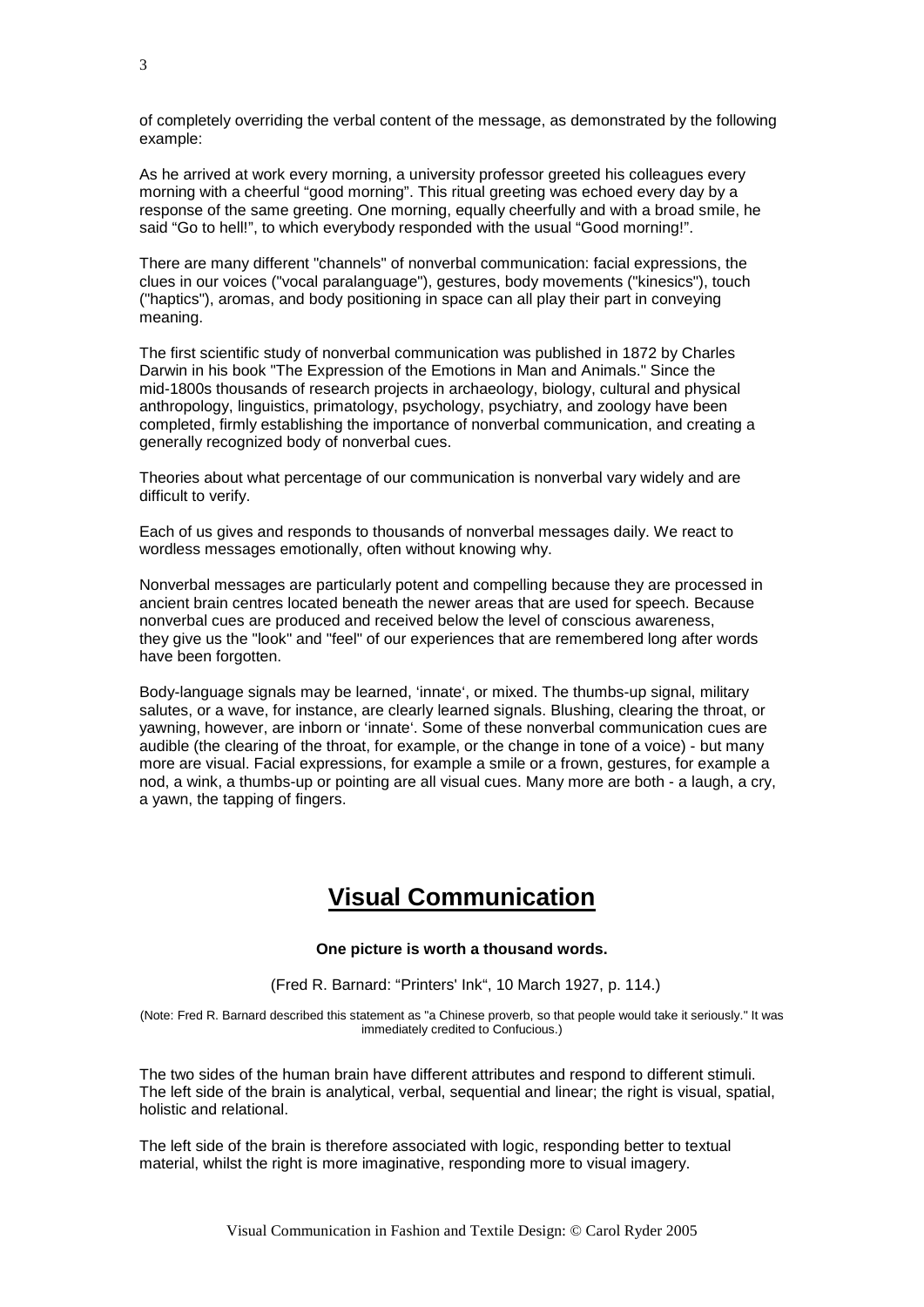From the beginnings of human culture, visual awareness has been a key element in communication. In the same way that information conveyed by the written word holds significance for humanity in the 20th century, the symbols of early cave paintings held a deep significance for the artists and cultures that produced them.

Visual media are forms of communication that, while fundamentally different from speech, can and must be seriously examined as ways by which human beings create and share meanings.

In fact, even in textual communications we use visual cues. Devices such as underlining, the use of **bold** or *italic* type, CAPITALS or larger lettering emphasise the importance of some words over others and help to clarify the meaning of the text.

**"In our culture we tend to take words seriously while dismissing, for example, the choice of typeface as a surface phenomenon which does not in and of itself convey meaning. This is a mistake. Ordinary people may not know Universe from Helvetica but they feel the difference and this subconscious perception is more often than not of critical importance. The same is true of colour, pattern, photographic, video and illustration styles, the choice of models, interior décor, furniture, clothing, hairstyles, make-up, accessories, etc."**

(Ted Polhemus: Ted Polhemus web site: [http://www.tedpolhemus.com](http://www.tedpolhemus.com/main_concept3.html) 2003)

Ted Polhemus, quoted above, is a cultural anthropologist who has published a number of works that promote the idea of visual imagery as a potent method of conscious and subconscious communication, and in particular on the use of the human body and personal image as a means of self-expression.

In recent years, Polhemus has concentrated on the phenomenon of "branding" in fashion advertising.

Visual communication techniques have been used by manufacturers to market their products for many years in a variety of media including magazines, television, billboards, and the internet.

In modern advertising, however, the imagery used by clothing companies is much more likely to depict the lifestyle that is associated with a particular label or "brand" than the garments themselves. Although clothes are usually present in the advertisements, they are often of secondary importance to the advertisement's message, and it is the idea of an appealing lifestyle that is principally being "sold" to the customer.

The idea behind this approach is that in choosing the products of a particular company, consumers are associating themselves with a whole way of life, and set of values that they deem to be attractive. In effect, the company is selling a way of life, rather than just a jacket, a perfume or a pair of shoes.

Thus, by wearing a particular brand, the consumer is able to communicate to the World at large what kind of person they believe themselves to be, what outlook they have, what group of people they belong to, what beliefs they hold, and so on. Essentially they are 'marketing' themselves, and communicating an expression of identity. In the 21st Century, garments are being chosen for their value as a communication tool, rather than to serve the traditional functions such as to keep us warm, or preserve our modesty.

To help to illustrate this concept of "brand lifestyle marketing", I have been commissioned by Ted Polhemus to produce a set of images that set out to express the 'lifestyle' promoted by six different clothing brands: Versace, Armani, Vivienne Westwood, Tommy Hilfiger, Diesel and Burberry.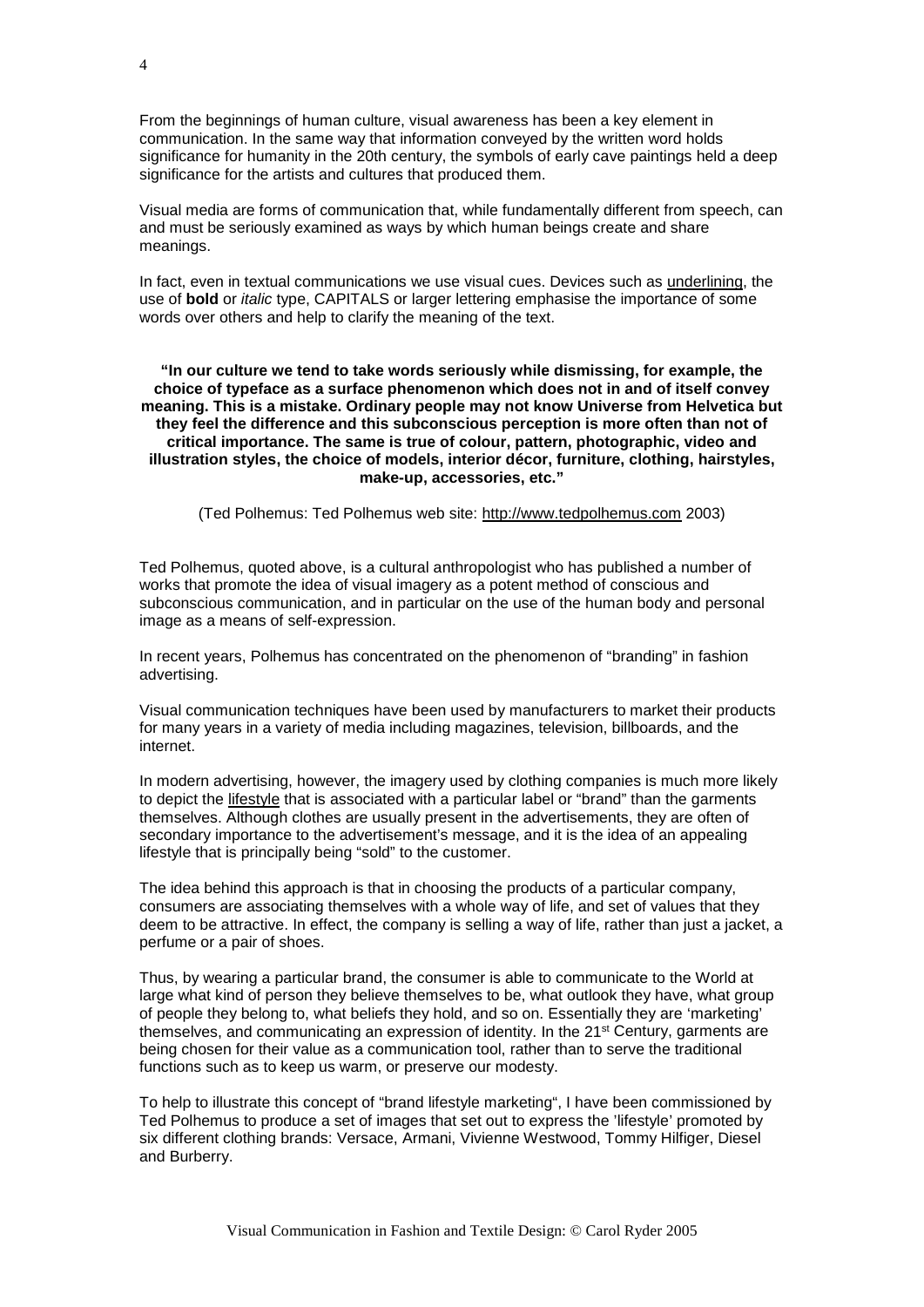The intention of these images is to highlight different brands' portrayal of a "desirable" lifestyle", for example:

Vivienne Westwood - British, quirky, witty. Tailoring and tradition is contrasted with deconstruction and rebellion. A very British way of life is suggested, coupled with a quirky, uniquely British sense of humour. A reverence for history and tradition, belies a spirited irreverence. Wealth is hinted at through understated quality of fabric, styling and finish, rather than flaunted.

Compare this version of a "desirable lifestyle" with that promoted by Versace:

Versace - Sexy, opulent, extravagant, Italian. Wealth is openly and ostentatiously displayed, and the flaunting of 'bling' is encouraged. Versace people are young, colourful, extrovert, and have associations with lavish, "rock and roll" lifestyles. Versace style challenges the boundaries between 'taste' and 'tastelessness'.

It is significant that all this information, both obvious and subtle, can be conveyed by a single image in a couple of seconds, and serves to underline the effectiveness of visual communication.

The illustration produced to depict the "Diesel" lifestyle suggests that the "Diesel" customer would like to 'market' themselves as young, streetwise, and outgoing. These people are fashionable, but definitely not "fashion victims" - casual denim 'workwear' garments are timeless, and individuality, independence and freedom of thought are all alluded to at by the fact that the stand-alone figures do not interact with each other. The setting suggests an urban, "street" lifestyle, and a sense of adventure is indicated by the "extreme sport" skateboarding figure. Although the figures have "attitude", a quirky sense of humour is symbolised by the unexpected presence of the kitsch flying ducks.

The use of medium has its' own story to tell - roughly collaged, unmatched pieces of paper give a "rough and ready" impression, while the distinct, often straight edges and bold contrasts suggest "edginess". The colours and textures used to create the image reflect the importance of denim to the Diesel brand, and the gritty, grey, urban setting.

In contrast the Burberry image conveys a completely different lifestyle. The Burberry customer wishes to associate themselves with the respectable rich - the 'huntin' shootin' fishin' crowd, typically the British landed gentry, or even royalty, as suggested by the stately home and Union Jack in the background of the image. The Burberry brand represents everything that is white 'upper class', and 'old school' . Associations with tradition, 'old' money and British heritage are evoked by the black and white sections of the image, suggesting that this tranquil scene has changed little in centuries.

The choice of media - pencil crayons and watercolours in muted shades - is itself traditional, and somewhat reserved, and produces a soft, genteel effect reminiscent of the understated good taste represented by the Burberry label.

Of course while these are the associations that people 'buy into' when they wear the Burberry brand, none of this may necessarily be true of the wearers at all.

In recent years the Burberry brand has been adopted by a group of people who are as far removed from the Burberry demographic (described above) as it is possible to be:

#### **"Personalities from Martha Stewart to Prince William are seen at various events sporting Burberry threads. Even Ja Rule gets his groove on with a Burberry bucket hat planted firmly, yet crooked, on his head.**

**"Ja Rule? That's right, hip hop artist Ja Rule is a fan of the plaid. As are Nelly, Foxy Brown, and a million fans."**

**"…These fans are nowhere near the polo field where Prince William dons his plaid…"**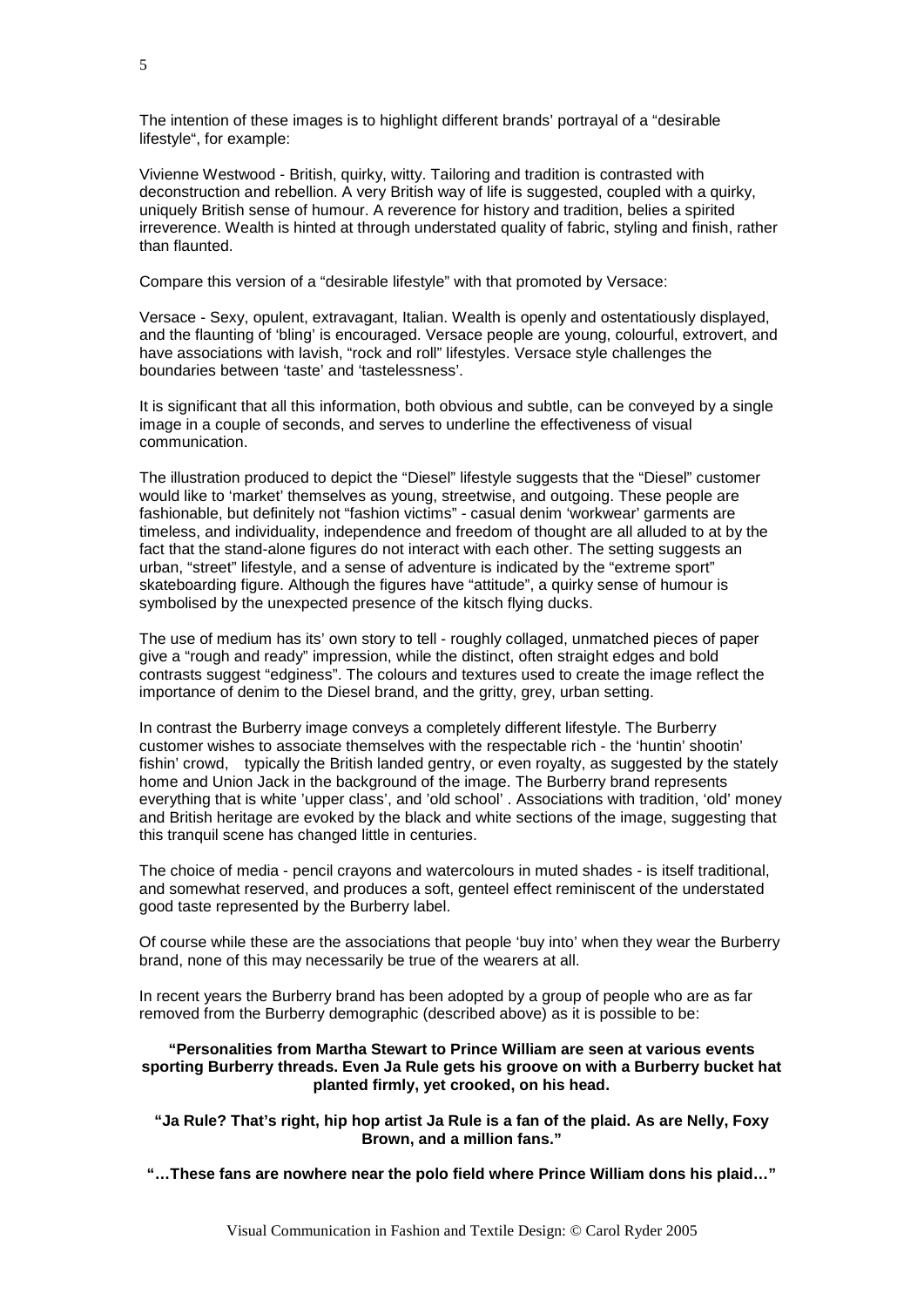#### O'Brien, Diane: "Burberry - square". Brandchannel.com, 16<sup>th</sup> June 2003.

Burberry products can currently be seen everywhere worn by American black rappers and those associated with the recent English phenomenon of "chavs".

"Chav" is a derogatory slang term currently in popular usage throughout England. It refers to a working class subculture of teenagers and young adults who have been negatively stereotyped as being uneducated, uncultured and prone to antisocial or immoral behaviour. Their style is defined by oversized and obvious jewellery ("bling"), branded sportswear, - and Burberry baseball caps.

Although both the American rappers and English "chavs" are regarded as wealthy (and certainly want to be regarded as such), they are hardly devotees of the concept of "understated good taste". In this case, the ideals of wealth and luxury associated with the Burberry brand have been deemed desirable and are being flouted by an unlikely market - to the extent that the original associations of Burberry are in danger of being lost. On asking a colleague what she understood by the Burberry label, she replied: "Trash".

In this case, the intended message of the brand is becoming distorted, and the image of the trademark camel, red, black and white Burberry check has newer, less appealing associations. Nevertheless, the simple fact that a checked fabric design can trigger a whole wealth of associated messages serves to demonstrate that even the most basic image can be used as a powerful communication tool.

The quantity and precision of information, including even extremely subtle clues, that can be derived almost instantaneously from an image makes it a more "efficient" medium for advertisers. Furthermore, meaningful images are more readily stored in long-term memory than words.

This is why advertisers prefer to use images rather than words to describe their products in magazines, and why television advertising is far more expensive than radio advertising.

Of course, the combination of both images and words provides us with the most powerful communication device of all - television advertisements usually have a 'voice-over' or text as well as pictures - and is preferable to the exclusive use of one or the other.

What is important however, especially in terms of design pedagogy, is that the importance of imagery as a potent, efficient and "user friendly" communication tool, is not underestimated.

# **The use of visual communication In fashion and textile design pedagogy**

The ability to communicate well is one of the most fundamental skills required by any educator.

The specific task of an HE lecturer in fashion and textile design is to communicate the design process to fashion and textile design students.

In the context of a fashion and textile design department, much of the communication that takes place between staff and students is visual in nature. Given that the visual appearance of fashion and textile design products is of paramount importance, it is perhaps inevitable that visual imagery is used to teach the process.

My students respond far more readily to images than the written word. It is far easier to get their attention by showing them pictures or samples than by giving them something to read.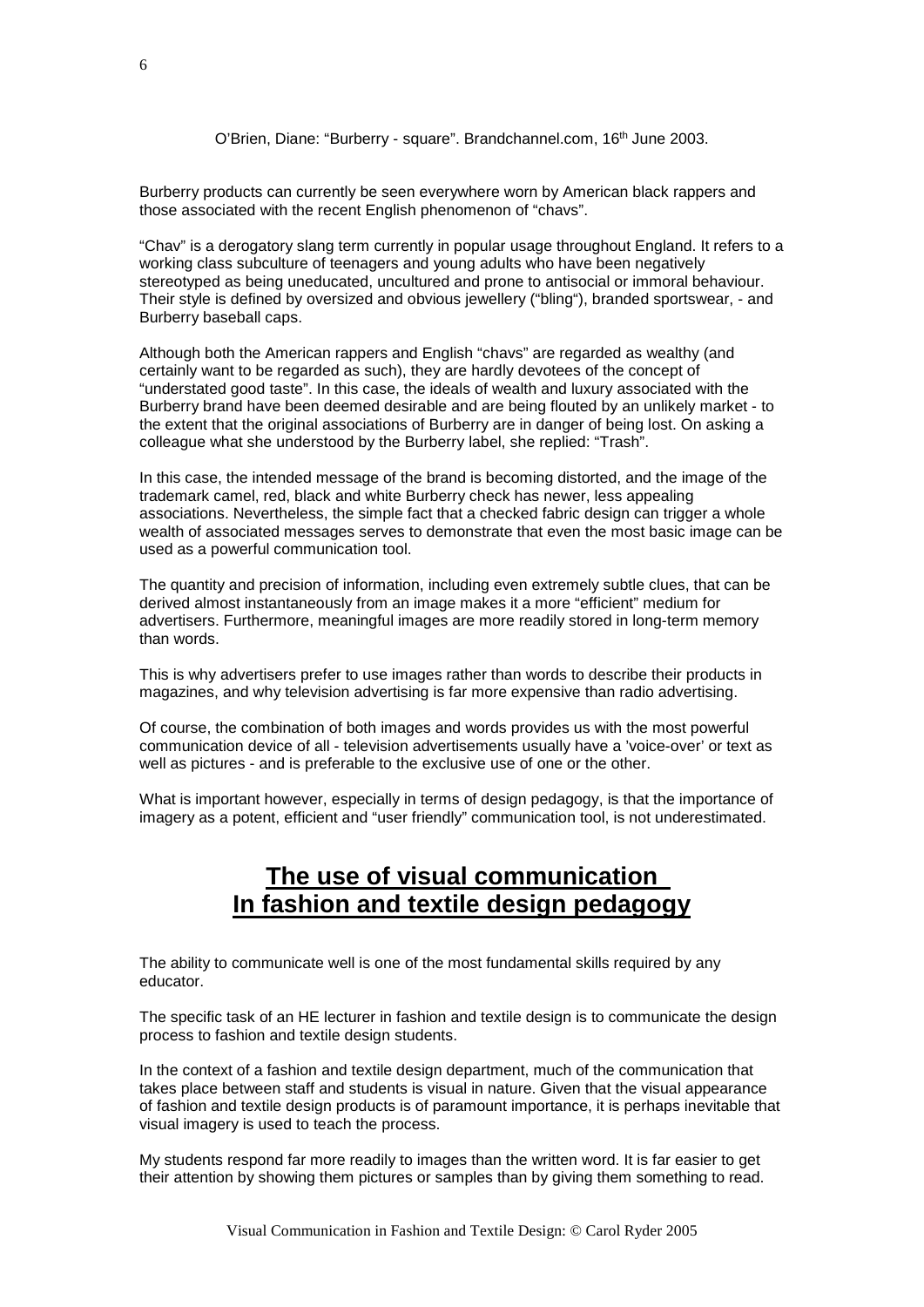They are artistic people who are enrolled on a design course because they are instinctively interested in visual communication - whether they realise it or not!

Fashion and textile design students and professionals are sophisticated in their instinctive use of visual literacy. Visual clues are picked up and processed instantaneously with hardly any conscious thought.

In fact, the examples described in the "Visual Communication" chapter above clearly show that fashion itself is an extremely potent method of communication. What people wear, and how - even when - they wear it offer an enormous number of clues about what that person is like.

In order to teach effectively, it is important to acknowledge that students tend to operate more readily in their "comfort zone" and that students will therefore more readily engage with the learning process if they are comfortable with it.

Given that visual communication is more "user friendly" to visually-orientated people, it makes sense to exploit visual methods of communication when teaching design students.

Given that fashion and textile design students in general respond better to visual material, they are much more likely to access learning materials that are visual in nature, and having done so, derive more meaning and use from them. It is perhaps necessary to exploit this tendency in the provision of visual communication tools to aid the learning process.

Visual communication in fashion and textile design education relates to two separate (discrete) areas. As well as using visual communication tools to communicate visual design ideas to students, fashion and textile design educators also teach the art of visual communication to our students to enable them to communicate their own design ideas effectively to others.

Traditional visual resources used for teaching fashion and textile design students include:

Slide projectors / overhead projectors Blackboard and chalk / whiteboard and markers Examples / pictures of students' work, and the work of art and design professionals Magazines / magazine cuttings Textile or garment samples Video

- however following the 'technological revolution' of recent years, a great many more teaching and learning tools have become available to educators and students.

### **Visual Communication Tools**

**"Human use of computing is vast and growing. Networked technologies such as the Internet and the World Wide Web have been called 'transformational' because of their wide-ranging impact. Electronic networking creates communications across terrestrial boundaries, across cultures and on a global scale. Concepts of space and time are changing, and of how and with whom people can collaborate, discover communities, explore resources and ideas and** *learn***."**

(Gilly Salmon: "E-moderating: the key to teaching and learning online", February 2000: [http://www.atimod.com/e-moderating/extracts.htm\)](http://www.atimod.com/e-moderating/extracts.htm)

Although there are an enormous range of communication tools that have become available in recent years by the advent of the Internet and related technologies (examples include: e-mail, mobile telephone technology, newsgroups, mailing lists and discussion boards), most of these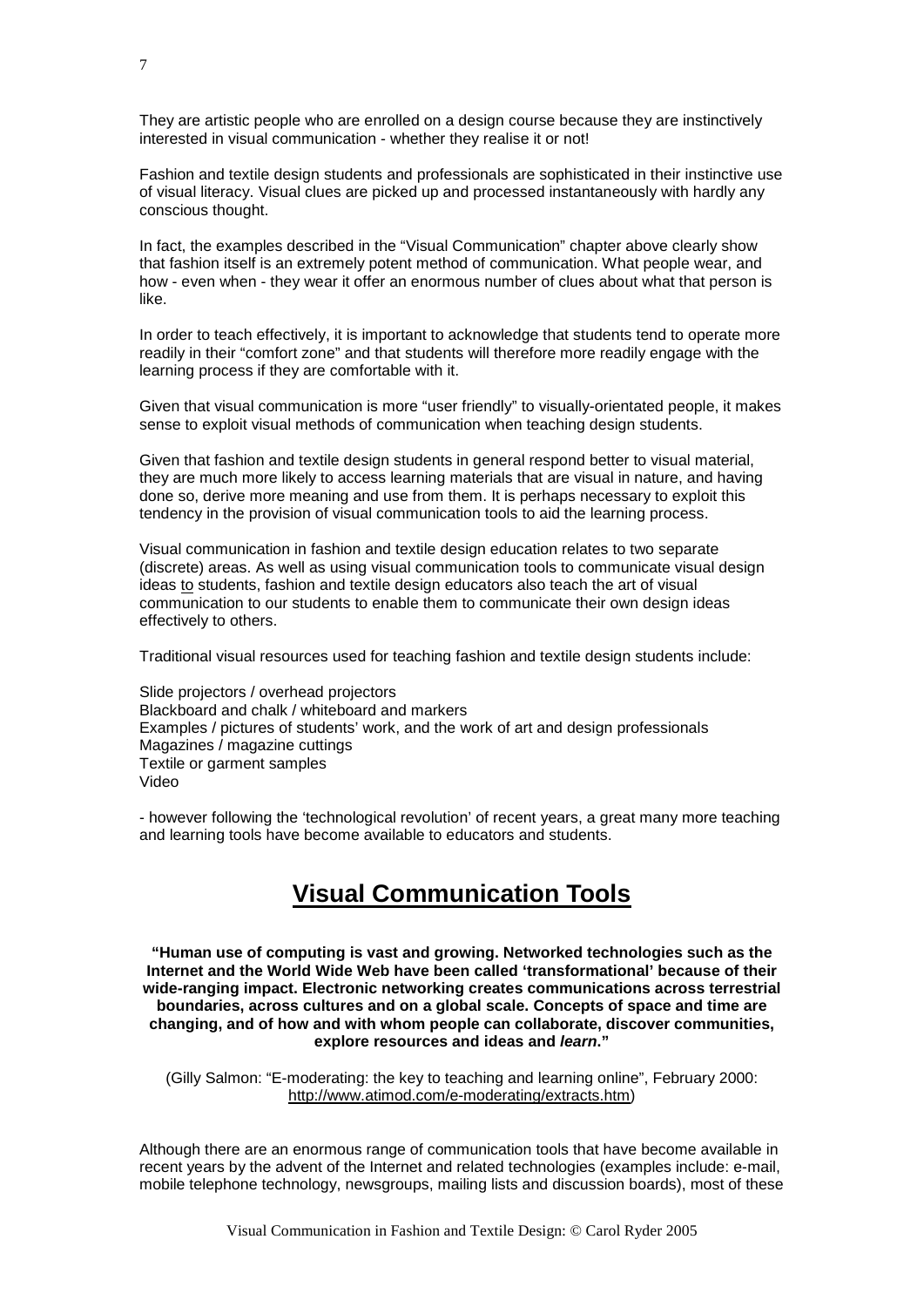are text-based and the range of visual communication tools available to the fashion and textile design educator are relatively few.

A great many 'good in theory' arguments exist for purchasing and regularly updating the latest educational software and equipment, however most of these are presented by those marketing the tools, rather than educators and students themselves.

Here I will attempt to identify the technology-based tools that do exist, and evaluate their effectiveness in communicating visual ideas to fashion and textile design students. This evaluation is taken specifically from an educators' perspective, from the experiences of my own working practice and those of my colleagues and students.

An evaluation of the teaching and learning tools that have been provided by the 'technological revolution' is worthwhile in order to investigate whether technology can help lecturers to either improve their teaching practice, or make life easier .

As student numbers increase per head of staff, and educational budgets become increasingly strained, traditional teaching methods are becoming less effective. Lecturers attempting to maintain the quality of traditional delivery to larger student numbers are either failing to do so, or else are becoming increasingly stressed and exhausted in the attempt to maintain the quality and breadth of delivery.

At the same time, the student cohort is changing. 'Widening participation' means that the traditional HE fashion and textile design student demographic of "white, British, 18-25, middle class, female" is changing, and a greater range of learners (e.g. mature students, part-time learners, males as well as females, students from less affluent backgrounds and overseas students), need to be catered for.

In addition, advances in pedagogic theory and developing understanding of the learning process suggest that adult learners make the most progress when they take an active role in the learning process.

As a result of all these factors, the concept of "self-directed learning" - with lecturers taking the role of "facilitators and collaborators" in the learning process, rather than "teachers" of profound wisdom - is increasingly considered to be the way forward in education.

Further, the fashion and textile design industries themselves are changing, with computer -based technology playing a greater part in both the design and manufacturing processes. As educators, we have a duty to prepare students for employment, and in light of this, it is necessary for design students to be aware of, and familiar with, the technologies that they will encounter in a working environment.

It is clear that teaching methods need to change, and it is possible that technology can offer solutions to how this change should take place. To what extent can we apply technological solutions to practical pedagogical problems?

# **Evaluation of a range of Visual Communication Tools available to educators in fashion and textile design**

#### **"What do they need a computer for? They just make frocks"**

("What do they need a computer for? They just make frocks" - Dr.Julia Gaimster, London College of Fashion, 2004.)

#### **Digital projectors / 'PowerPoint' software**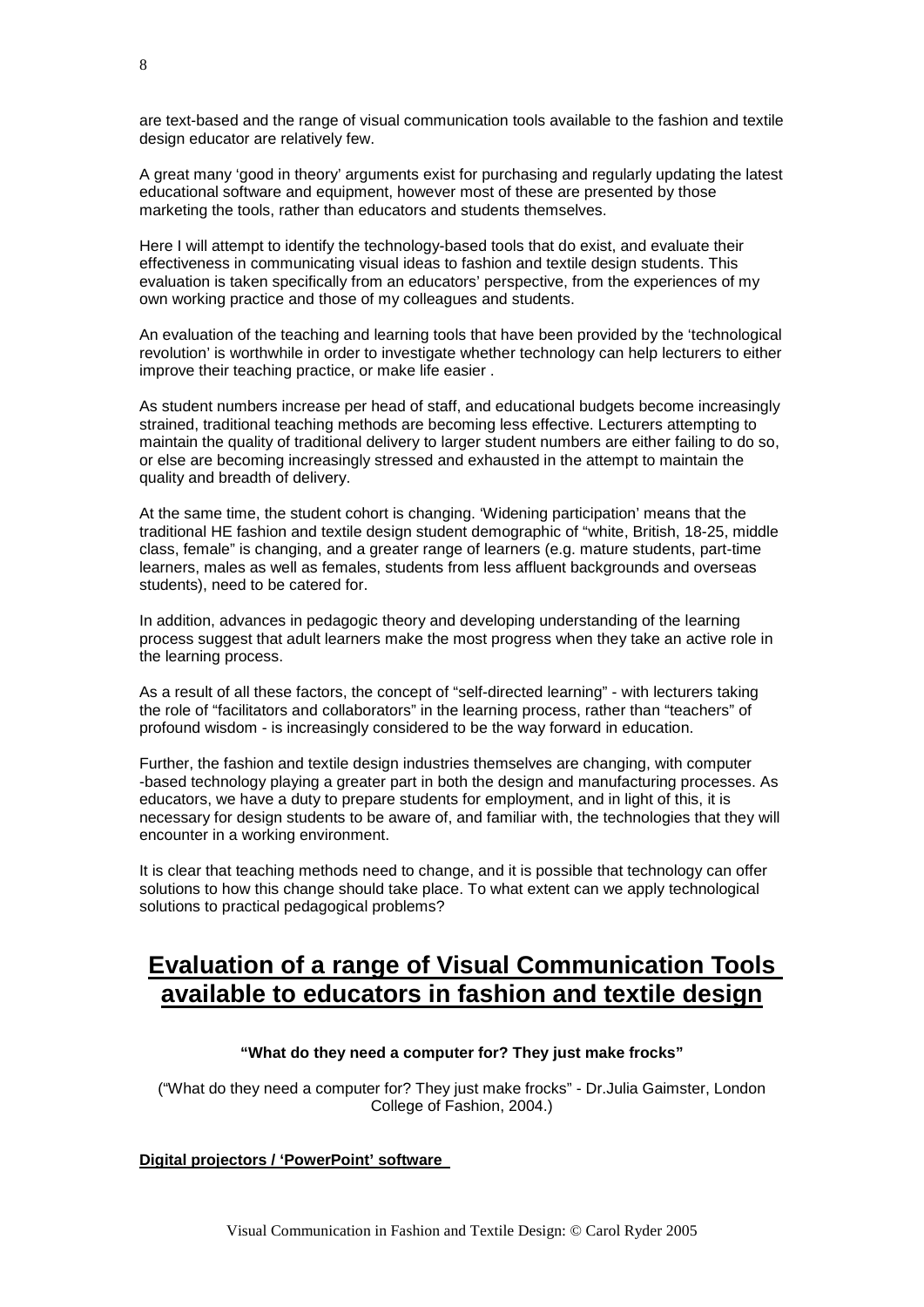Digital projectors and PowerPoint software have superseded slide projectors and overhead projectors in most educational establishments.

Generally, their function is the same - to present images to a large audience at the same time.

Unlike the old slide projectors and overhead projectors, however, 'PowerPoint' and other digitally-projected presentations can link a number of different formats, incorporating text, pictures, sound and video into a presentation which, in theory at least, means that presentations can be both exciting and interesting.

In practice, however, presentations are often far from 'exciting', or even 'interesting'. Far too many PowerPoint presentations are over-long, over-complicated, and as a result, extremely dull. Too often the content of the presentation is secondary to the design of the presentation, which appears to be aimed predominantly at demonstrating the presenter's skill at using PowerPoint functions, and has little or nothing to do with effective communication:

#### **"What was it that turned my initial enthusiasm into a sense of boredom, frustration and disengagement, surely the three deadly sins of the learning process? It can be summed up in one word: PowerPoint, the favoured tool of presentation for the unimaginative."**

(Tom Ward (the name of the author has been changed): "I watched in dumb horror", Guardian Education, Tuesday May 20, 2003)

As a result, "death by PowerPoint" - being bored rigid by tedious PowerPoint presentations is a phenomenon that many students are familiar with. In order to investigate how prevalent is this hatred of PowerPoint, I typed the words "death by PowerPoint" into a search engine. A staggering 1,750,000 results came up!

The principal limitation of PowerPoint as a learning resource is that it is entirely reliant on the communication skills of the presenter. The audience, or 'receivers' of the intended message, usually take only a passive role in the communication exchange, meaning that it is far too easy for them to "switch off" and not engage in receiving the message at all.

In addition, current pedagogic thinking suggests that adult learners need to engage actively in the learning process, if optimum learning is to take place. The essentially passive role of the student in a PowerPoint presentation means that as a learning resource, PowerPoint is fatally flawed.

Thus, unless great care is taken with the content and format of the presentation, a tool that is intended to be a more effective means of communication than traditional projectors can result in educators communicating LESS effectively!

#### **VLEs (Virtual Learning Environments)**

Virtual learning environments, or VLEs, allow for course related materials, as well as communication, assessment, and administration tools to be provided and used within a single environment via the web browser. Access to the learning environment is restricted by username and password and will typically be organised by programme or module. Most institutions are currently supporting and using one or more systems, and some have developed their own. The market leaders in higher education at present are Blackboard and WebCT.

The aim of VLEs is to support learning and teaching activities across the internet.

In terms of communication, VLEs enable students to access visual imagery (as well as text-based materials) supplied by lecturers and each other, within the "virtual classroom" of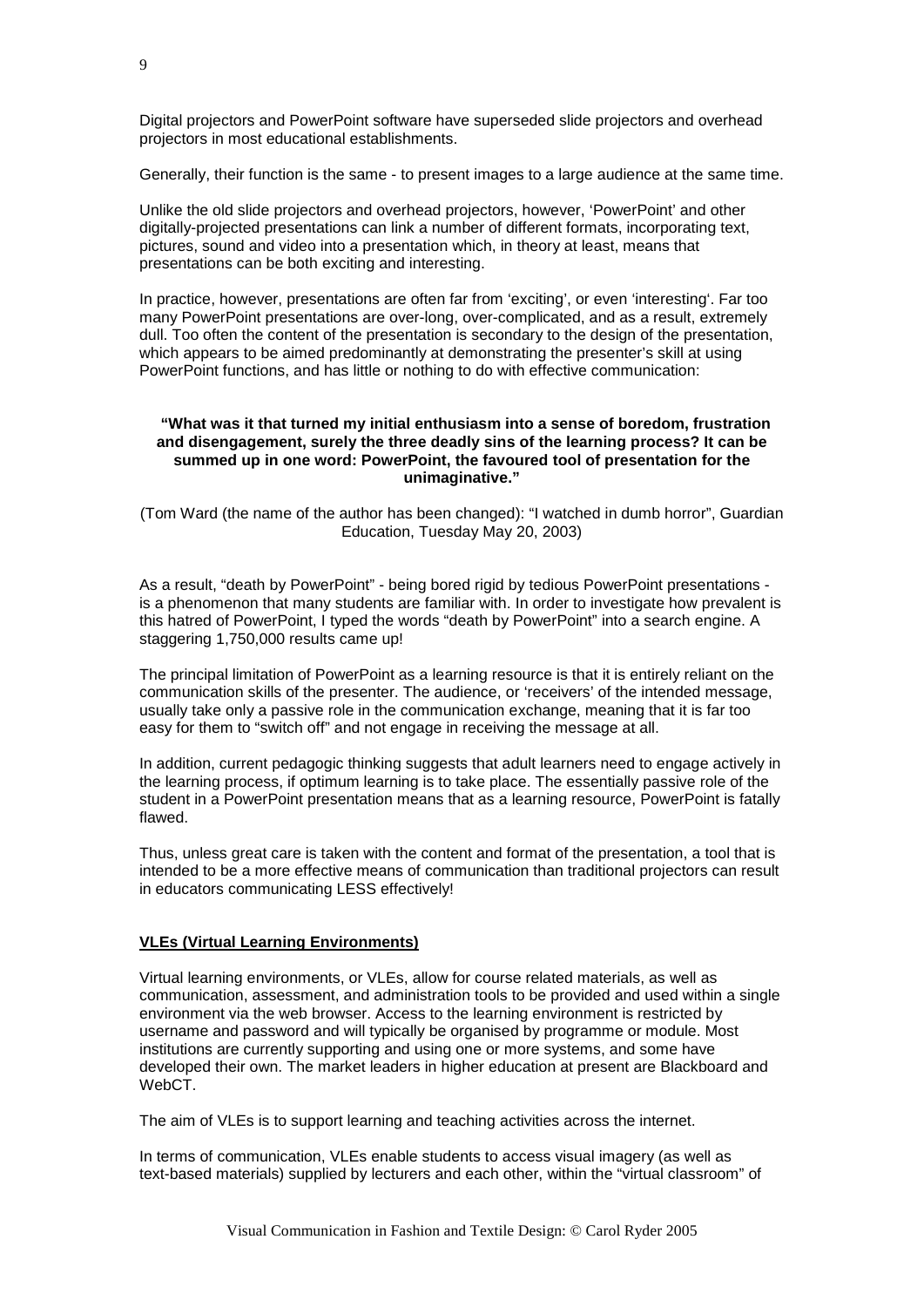the VLE, e.g. drawings, scanned samples, photographs and video clips, and links to other web resources.

VLE communication can work in two ways: visual ideas can be communicated to students by lecturers and other students, and visual ideas can be communicated by students to lecturers and other students.

Students can display their work for critique, critique each others' work, and engage in collaborative work without having to be in the same place at the same time.

The intention is that a VLE becomes a "virtual classroom", where students can learn at any time, anywhere, according to what is convenient and timely for the student. This concept enables them to learn at their own pace, rather than at the pace dictated by the tutor, or the rest of the group, and direct their own route through the materials available, according to personal preference and method of working.

Design students in general are encouraged to take responsibility for their own learning, in order to encourage individuality in their work. Self-directed research is a usual starting point for design - based projects. VLEs support the concepts of student-centred learning, and self-directed learning.

Once again, however, the theory and practice of using VLEs appear to be very different.

Of my group of 28 second year fashion and textile design students (at Liverpool John Moores University), not one student was able to tell me what a VLE is. Worse still, several members of staff did not know either.

Although many (staff and students) had heard of 'Blackboard', and were aware that it existed as part of CWIS, the JMU Intranet, only one student had accessed her modules on the system, and reported that all she found were copies of the module handbook. Clearly the resource is being underused!

It seems this experience is not uncommon:

#### **"The impact of technology has meant that it is possible to offer students access to a range of resources that enable them to engage in self-directed study in textile technology. The problem is that students and educators are not always aware of them or encouraged to use them."**

(Gaimster, Dr. Julia, and Sinclair, Rose: "Fashioning Our Future: Education in Fashion and Textiles in the UK". London College of Fashion, Goldsmiths College, 2004.)

In order for VLEs to be effective learning tools, it is necessary to educate both staff and students in their use, and for learning materials to be updated regularly.

For flexibility of access, which is essential to facilitate student-centred learning and self-directed learning, students also need to have access to a computer and the Internet, which many do not, outside ofthe University environment.

Further, this type of learning relies upon the students' willingness to access the resource. Experience among educators shows it is likely that the kind of students who access the VLE are the stronger, more motivated students who are already actively engaged in the learning process, whereas weaker students, who stand to benefit most from the additional learning materials available are less likely to access the VLE. Learning materials have no value at all unless they are being accessed!

#### **The Internet**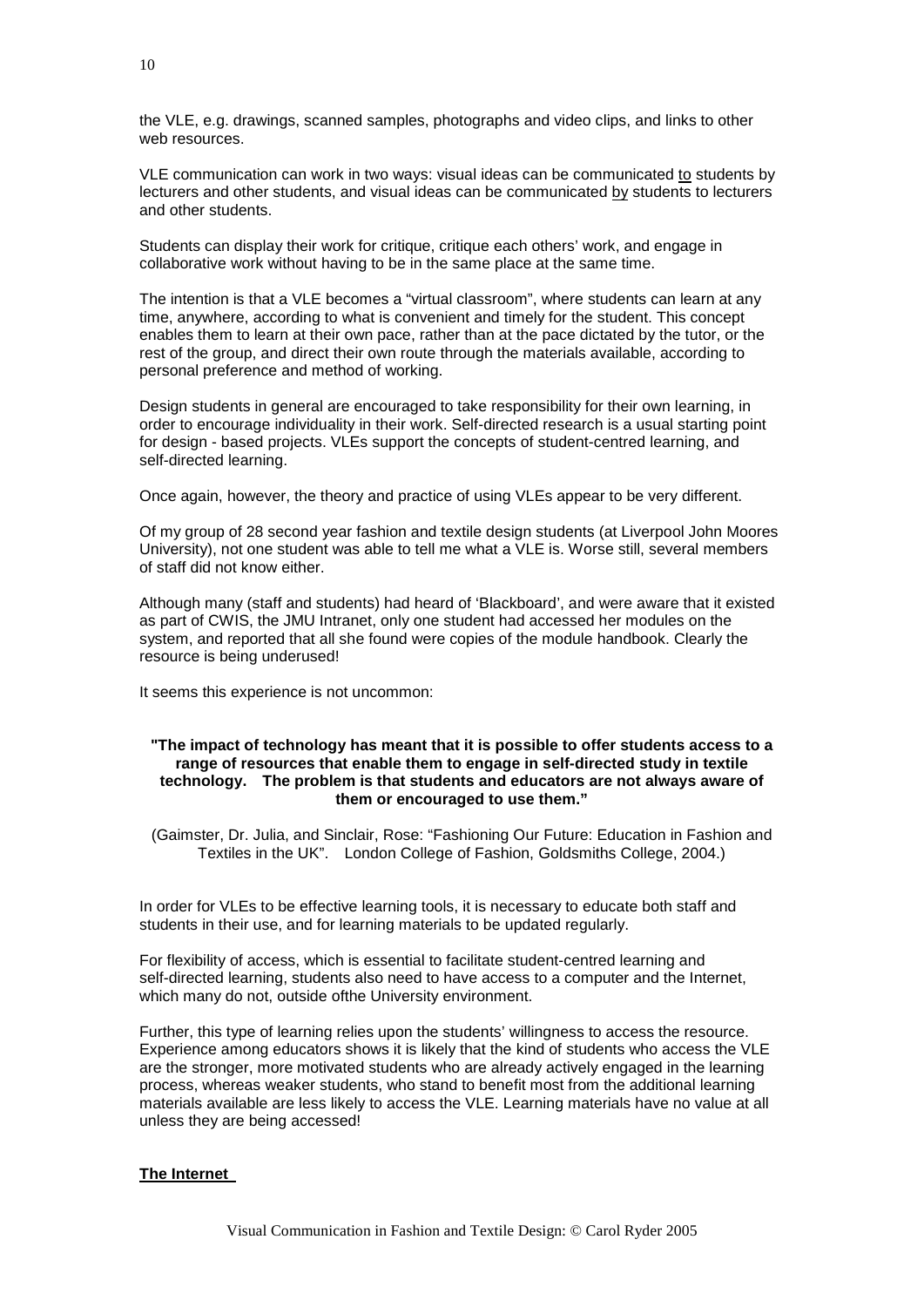The advent of the Internet has meant that there is a vast and ever-changing wealth of information to those with access to a computer and Internet connection. Unlike books, Internet-based information is usually (although not always) up-to-date, meaning that students can keep abreast of current thinking: this is particularly important in the rapidly-changing worlds of fashion and textile design.

This resource can be used to communicate a vast wealth of information, including visual ideas, to design students. Images can be found readily by 'surfing' the Internet or by conducting directed searches, and these images can be readily saved, manipulated or printed, according to the individual requirements of the student.

Online visual resources, such as tutorials (e.g. "Garment Construction: an introduction to basic blocks, pattern cutting and garment construction" [\(http://www.arts.ac.uk/learning/garment/findex.htm\)](http://www.arts.ac.uk/learning/garment/findex.htm) can be accessed and used via the Internet, and subject-specific sites abound (e.g. [www.wgsn.edu.com\)](http://www.wgsn.edu.com/) that provide visual information about trends, exhibitions, industry news, and so on.

As with VLEs, in accessing the Internet, learners actively engage in their own learning, navigating their preferred path through the information, and learning at their own pace.

They can also take advantage of the flexibility of access to resources: they can continue to learn outside of the University campus, and outside of University hours.

In theory, this means that all students would have limitless access to the Internet, but in practice this is not the case - the same limitations of access and availability are as true of the Internet as they are of VLEs. Not all students have access to a personal computer and Internet connection, and the cost of acquiring them means that wealthier students are at an advantage, directly contradicting the principle of 'widening participation'.

Furthermore, again the students' willingness and ability to use the resource properly is fundamental to its' effective function:

#### **"The Internet offers a wealth of resources but students often do not have the appropriate information seeking skills or domain specific knowledge and vocabulary to enable them to utilise these resources effectively."**

(Gaimster, Dr. Julia, and Sinclair, Rose: "Fashioning Our Future: Education in Fashion and Textiles in the UK". London College of Fashion, Goldsmiths College, 2004.)

It is easy for learners to become lost, confused or overwhelmed by the scale of the Internet and the vast amount of information available. There are also an enormous number of distractions available via the Internet that have little or no educational merit: games, chat rooms, etc., that can serve to tempt students away from the learning process.

Finally, students can also be frustrated by slow Internet connections and download times, and password-or payment-accessed resources, which restrict their ability to 'learn at their own pace', and can seriously undermine the student's enthusiasm to work.

#### **Learning packages**

The range of subject-specific materials that staff and students can access on DVD or CD-rom is increasing.

These multimedia-based resources are often interactive and, when well-designed, represent powerful communication tools.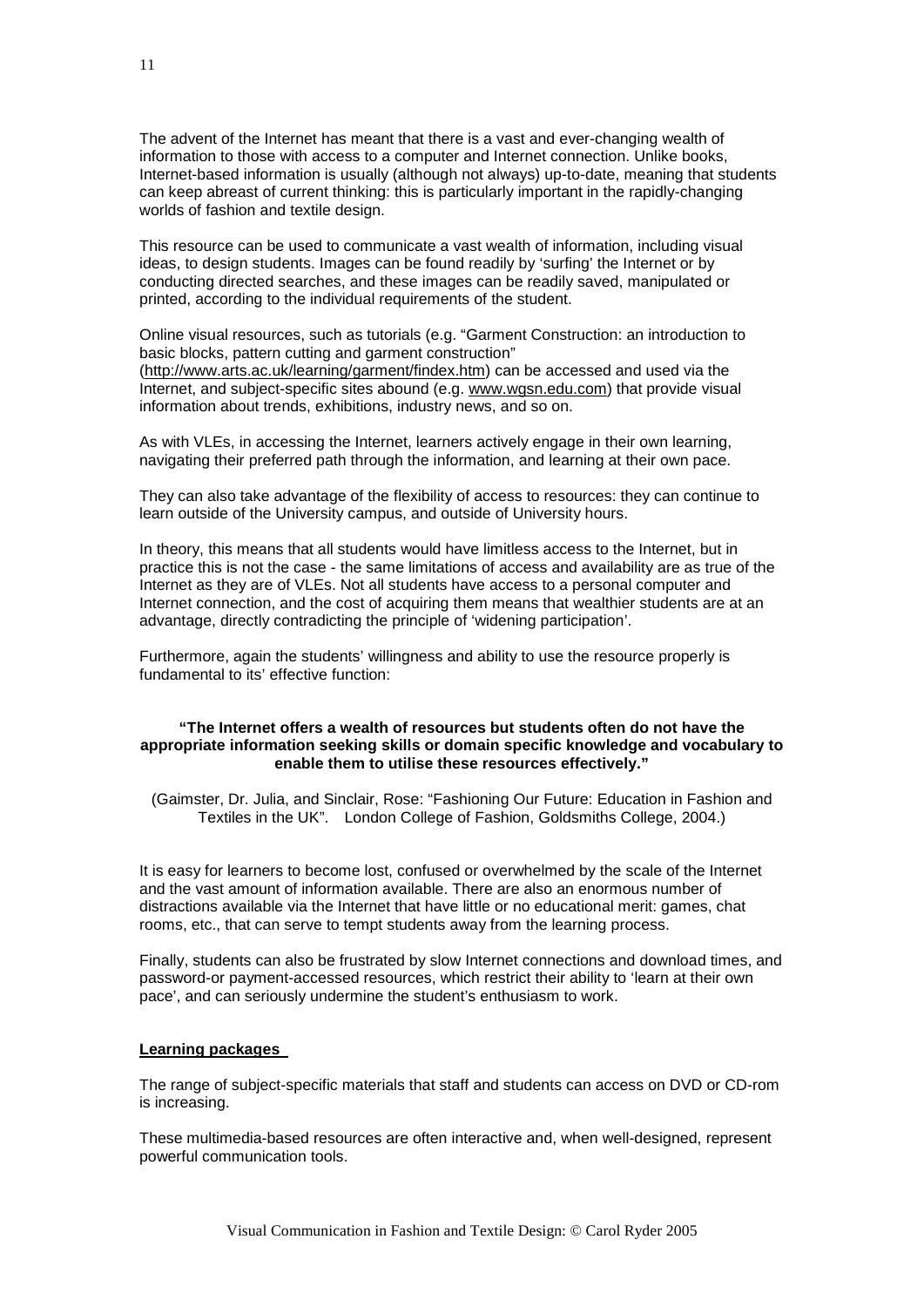Staff and students can access these software packages at learning resource centres such as university and public libraries at little or no cost, and can use them to support their learning process as and when required.

**"Multimedia-based products are powerful communication tools, which stimulate the senses of hearing, vision, and touch by delivering a rich combination of media components in an interactive software environment. "CD ROM based multimedia learning provides a dynamic environment to acquire knowledge and develop skills at a time and place convenient to you. The modules contain text, graphics, animations, photographs, video and audio commentaries to create an interactive, stimulating learning experience."**

(http://www.elearning-textiles.co.uk/htdocs/Home.htm)

Once again, these resources support student-centred learning and self-directed learning by allowing students to take responsibility for their own learning. Students learn at their own pace, accessing learning materials remotely and designing their own route through the materials, repeating difficult concepts as many times as necessary.

In addition, students can get immediate feedback on their performance via test exercises, if this function is built into the software.

"Introduction to Textiles" is a set of interactive CD ROMS developed by Leeds University that took 2 years to develop, and was introduced into their undergraduate and postgraduate programmes in 1995. The package uses multimedia to offer 70 hours of structured tuition on 82 topics and has also been used in industry.

In the promotional material presented on the 'Fashion, Textile and Apparel Learning Centre Web Site', "Introduction to Textiles" is described as:

#### **"the most comprehensive training system for today's textile, apparel and fashion-related industries. Used by companies and universities world-wide, this multimedia CD-ROM provides up-to-date learning material direct to your computer."**

("Introduction to Textiles" - Fashion, Textile and Apparel Learning Centre Web Site http://www.elearning-textiles.co.uk)

The software features video and animation sequences that freeze-frame to allow students to learn at their own pace, and repeat information that is difficult to understand. A bibliography, glossary of terms, and online assistance are available, as are tests to assess whether learning has taken place.

The obvious disadvantage of this type of resource is the cost. Although some packages are not prohibitively expensive ("seeingdrawing", a DVD package containing over 30 hours of viewing time is available for £45 at www.seeingdrawing.com), others can be far too expensive for many university departments to afford. For example, at the time of writing, "Introduction to Textiles", described above, costs almost £3000 for the first-year licence fee, followed by £2200 per year for following years. Separate modules (e.g. "Yarn technology", "Knitting technology" or "Clothing technology") carry additional costs of approximately £1000 each.

Another limitation of learning packages is that much of the interactive learning materials currently available are directed towards children, and can therefore patronise adult learners, or contain material that is of limited value.

#### **Commercial fashion and textile CAD / CAM software**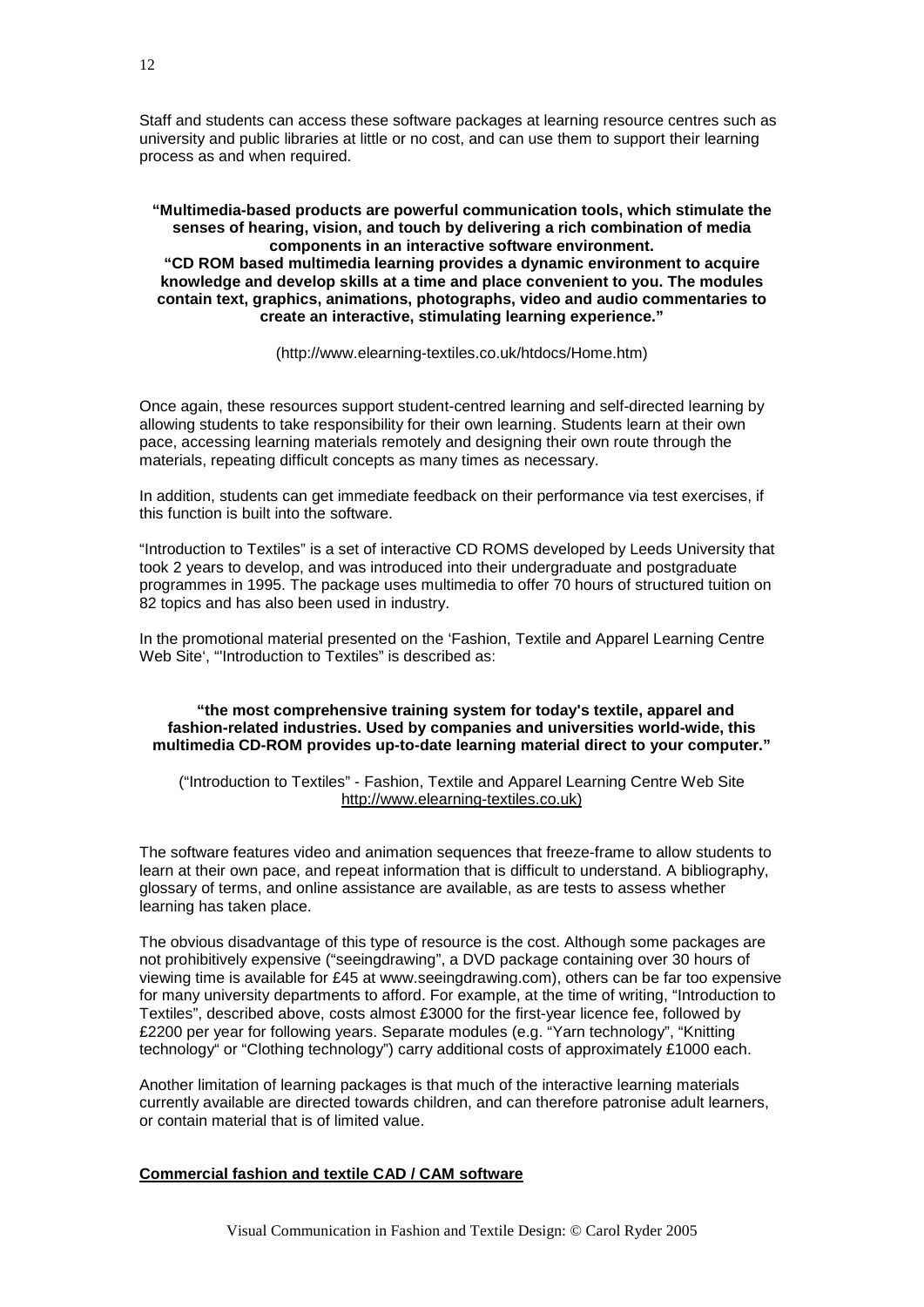Commercial fashion and textile CAD / CAM software packages, e.g. "Speed Step" software, or "Lectra" software, enable students to access a wide variety of tools that help them in the and the communication and presentation of design ideas, and the design and manufacture of garments.

A library of stored images - for example garment components, templates, photographs and figure illustration "blanks" to fill with colour and fabric render - can be accessed, added to, and used to create design ideas, or modify existing designs.

Drawing tools - such as different colours, pen widths, and line styles - and functions for drawing stitches, buttons and zips, are also available, while tools for creating production drawings, such as labels and measurements, and pattern-cutting software can assist students in garment manufacturing processes.

This type of CAD and CAM systems are increasingly being used in industry, so familiarity with this type of software is useful for preparing students for employment.

In the learning environment, again students are encouraged to access the software at their own pace and as often as they need to support their work and training (as long as the equipment and software are available). Functions of the software and design processes can be repeated as often as necessary to develop skills, and students can design their own route through the materials.

An unexpected benefit of CAD and CAM technology in fashion and textile design is that the use of CAD / CAM software has led to increased interest in the subject by male students, thereby promoting 'widening participation':

#### **"The introduction of CAD has also led to an increased interest in the subject by male pupils. However this is still a fairly small proportion of the overall number taking the examination."**

(Gaimster, Dr. Julia, and Sinclair, Rose: "Fashioning Our Future: Education in Fashion and Textiles in the UK". London College of Fashion, Goldsmiths College, 2004.)

Using this software, professional standards of presentation are possible, even by those with very limited drawing and presentation skills, however approval of these presentations is not universal.

The prescriptive and mechanical nature of the packages, and the "building block" approach to design that they engender can lead to students' instinctive design and drawing skills being underused, and therefore becoming suppressed.

For the same reason - that they are not being encouraged to use their creative thought processes or imagination to the full - more creative students can find the software boring to use.

In addition, even though work can look very 'slick' and professional, many agree that it can also appear somewhat repetitious, two dimensional and boring, with different students' work looking far too similar.

Despite the recent surge in enthusiasm for technological aids to design presentation, students and professionals in fashion and textile design are now used to, and becoming bored by, flat, 2-dimensional, impersonal computer-generated images.

There continues to be far more interest in drawn images - especially those with textural elements, such as fabric swatches, collage and textured finishes. As human beings, we are fascinated by, and drawn to, very personal representations of ideas. It is perhaps for this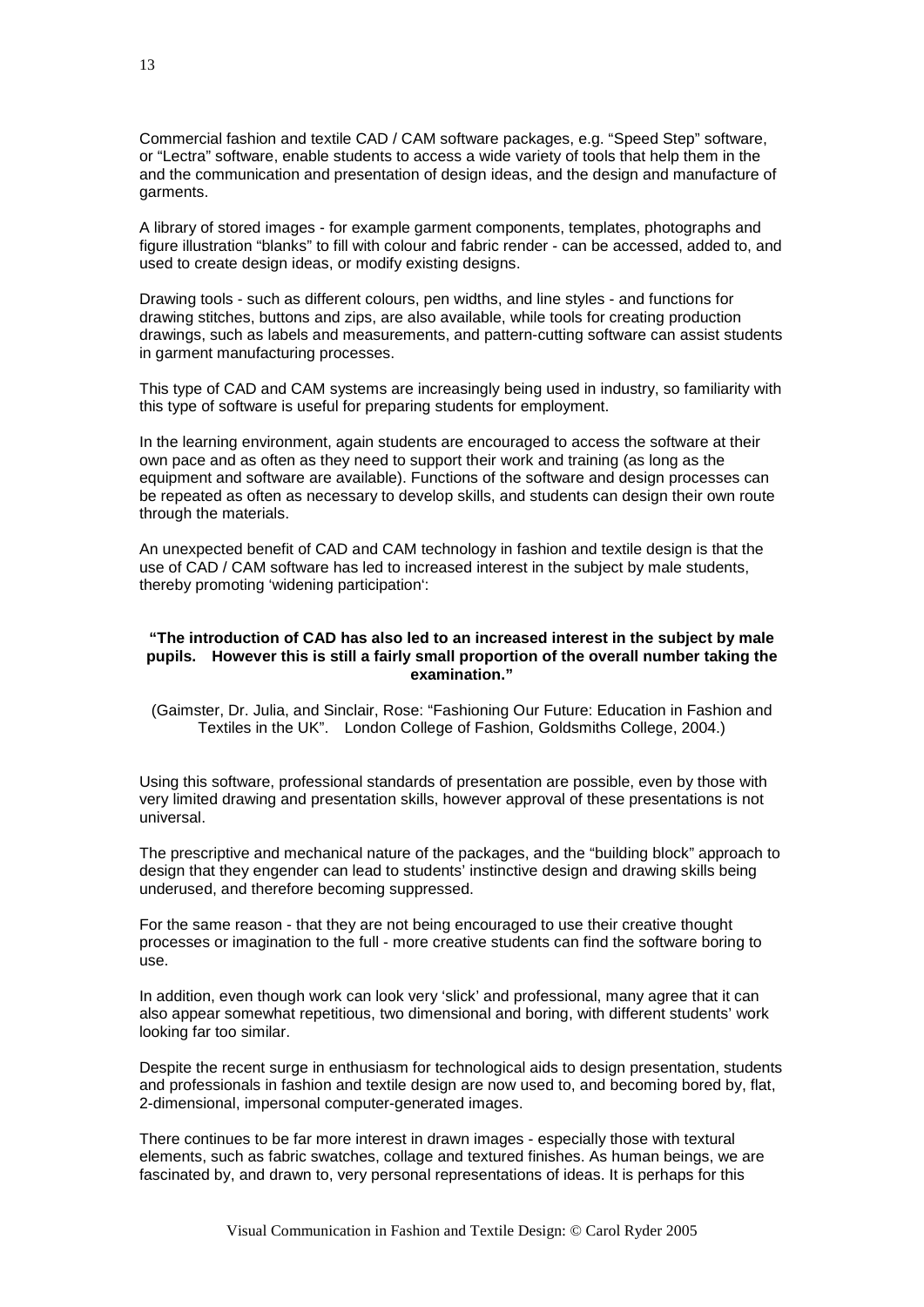reason we are currently experiencing a waning in popularity of fashion photography in favour of fashion illustration, and a correlating waning in popularity of computer-generated images in favour of traditional illustration methods.

Whether loved or hated, cost is inevitably a factor in deciding whether to integrate CAD and CAM systems in educational establishments. In Britain, due to Government initiatives and assistance, "Speed Step" software is available to schools for relatively little cost, about £260, however for Higher Education establishments, to whom Government assistance does not extend, the situation is very different. Universities are required to pay full price for the software and licence fee.(\*\*\*\*actual cost awaited).

Furthermore, once acquired, training for staff and students in the use of the software is also necessary, further adding to the cost of integrating the systems into education.

The usefulness of CAD and CAM software is also obviously dependent on whether the students have access to it within their working environment. For these systems to be properly integrated into students' working practice, workstations loaded with the necessary software need to be available within design studios, and in pattern cutting areas.

This is not possible in every university programme: indeed at JMU the Art School's computers are held in a basement media suite, two floors below the fashion and textile design department, and are therefore completely divorced from the students' usual working environment.

It is worth noting, however, that despite the limitations of cost and access, fashion and textile design programmes in HE are under pressure to acquire CAD and CAM systems because within as little as 2 years students who have been 'weaned' on CAD and CAM packages from school age will be entering Higher Education, and we must be ready to allow them to build on their CAD / CAM skills by having the systems available, and staff trained in their use.

#### **Design Packages**

Computer-based illustration and design packages such as Illustrator, Corel Draw! And Photoshop allow students to access, copy, save, manipulate and print images in a number of ways, and then communicate their design ideas professionally.

The advantages and disadvantages of these packages are similar in many ways to those of the CAD systems described above: advantages include their widespread use in industry, and the possibility of producing efficient, professional presentations. Disadvantages include the fact that the resulting presentations can appear repetitious, 2-dimensional and predictable, and that personal, instinctive design and drawing skills may become underused and suppressed if students become over-reliant on "user-friendly" software.

Although cost is as much a factor with these packages as with fashion and textile specific CAD packages, the fact that they are essential tools for a far greater range of students (graphics, multimedia, product design, architecture and fine art students all use them on a regular basis as well as fashion and textile design students) means that they are available and used regularly in most university art departments.

Despite this, access to the software is still a problem if computers are not available in the design studio, or at home, where students could effectively integrate the software into the design process as another design tool, rather than viewing it as a "stand alone" discipline that is completely divorced from their design work.

#### **Digital Cameras**

The advent of digital photography in recent years has speeded up the photographic process significantly, enabling students to view their photographs, decide whether or not to keep them,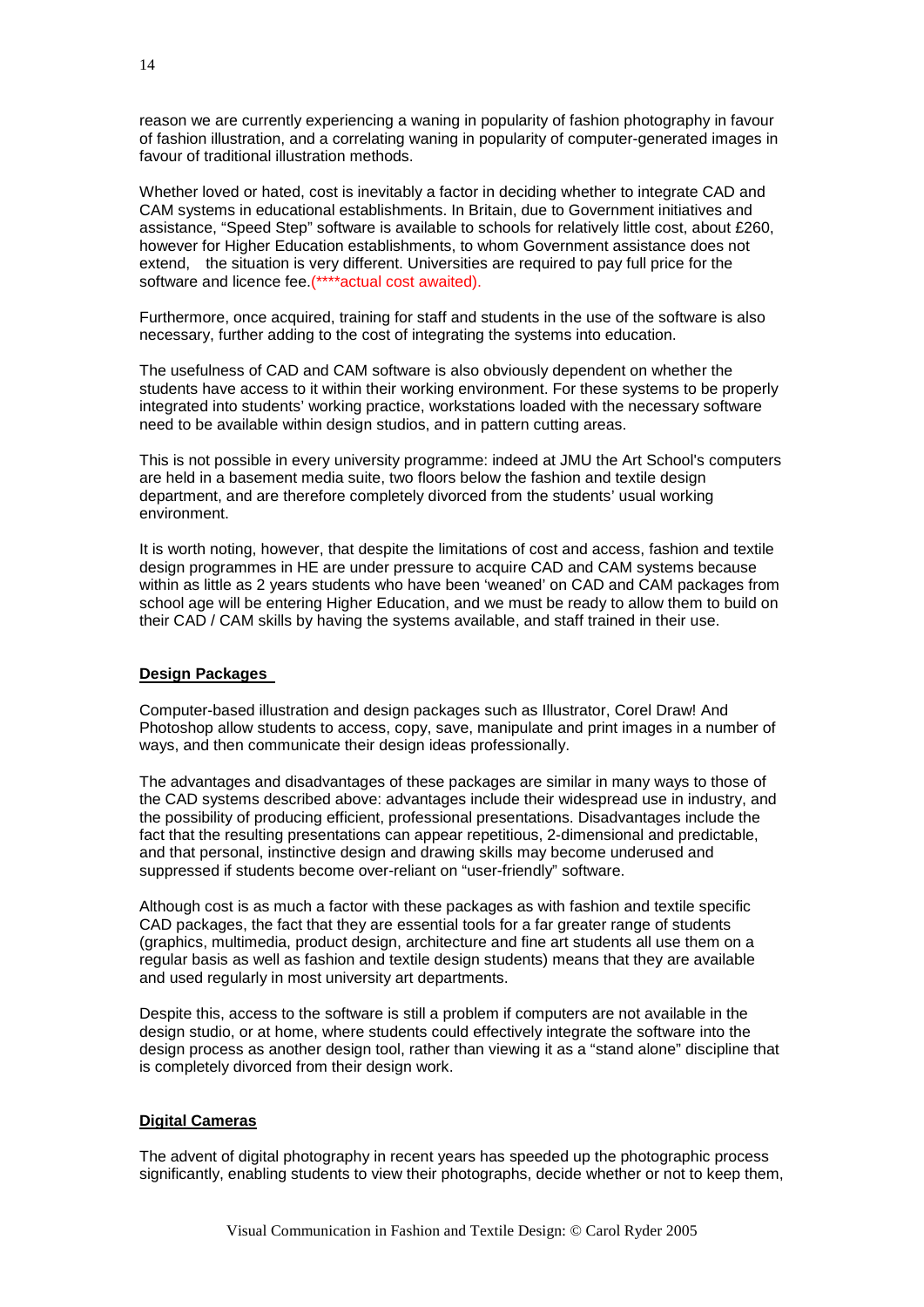and download and manipulate the images as soon as they have been taken.

This immediacy has brought about a revolution in design students' interest in photography, and students' own photographic material is increasingly being used as part of a number of design processes, such as research, design development and styling.

Students can record various stages in the design process, such as gradually evolving toiles or garment shapes so that potentially useful ideas are not lost and, having produced their garments, students can use the camera again to quickly and efficiently record or style them.

Given that it is the speed and efficiency of digital photography that has attracted modern design students to the medium however, it is perhaps inevitable that more traditional methods of design communication are falling victim to its' popularity.

Among design students, the slower, more thoughtful practice of drawing as part of the design process is gradually being diminished, and as a result students' drawing skills are being eroded. Large numbers of photographs are replacing sketches and drawings in sketchbooks, and it is becoming increasingly difficult for educators to convince students that drawing (which they often consider to be time-consuming and boring) is still a worthwhile activity.

The problem of expense is, as usual, also an issue. Digital cameras are expensive, and they have a reputation for heavy consumption of batteries, making them even more expensive to use regularly. Universities cannot supply every student with such expensive equipment, so once again wealthier students are advantaged by the increasing use of digital photography in the design portfolio.

# **The "Slowing Revolution"**

The wealth of disadvantages as well as advantages to the implementation of ICT in education offers some clues as to why we are currently experiencing what The Guardian recently called "The Slowing Revolution" (http://www.guardian.co.uk), whereby the race to adopt new technological advances as aids to teaching has not continued as expected, but has slowed down significantly in recent years.

In fact, despite - or perhaps because of - the accelerated drive to adopt digital technologies, in Britain the fashion and textile design industries are currently experiencing a backlash against technological methods of working, and the use of traditional handcrafted techniques is once again on the rise.

As well as the resource-specific problems described in the chapter above("Evaluation of a range of Visual Communication Tools available to educators in fashion and textile design"), there are a number of problems that are true of computer-based learning tools in general that may be responsible for this backlash. These need to be acknowledged and addressed if technological tools are to be effectively integrated into fashion and textile design pedagogy.

#### **The loss of creativity**

The obsession with 2 dimensional computer-generated imagery, brought about by rapid developments in digital imaging processes, has been responsible for the greatest criticisms of the use of computer technology in fashion and textile design. It is felt by many design professionals, as well as academics, that traditional skills - an important part of fashion and textile design education - may be lost, and that the lack of personal involvement in the creation of 2 dimensional fashion and textile design undermines what is, to many, the essential 3 dimensionality and character of the craft.

In 1998, Jane Harris wrote: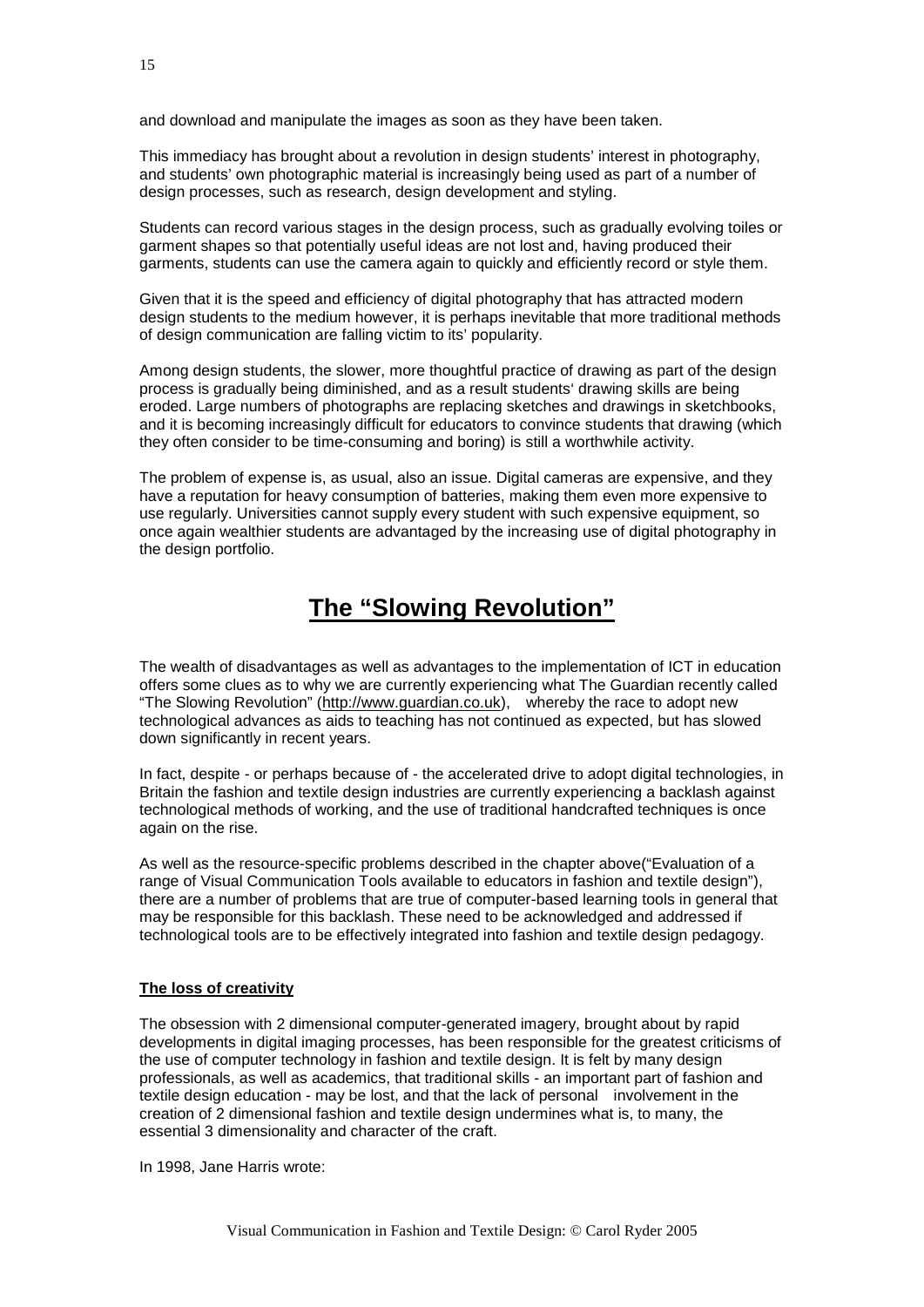#### **"It is clear that 'craft' education is being marginalized at a time when digital imaging technology is fast becoming the medium for a whole other world of communication, commerce and education. However I believe that 2D and 3D computer based digital imaging processes (computer graphics) could greatly benefit from the unique aesthetic skills in material understanding and making that the 'crafts' have to offer."**

(Jane Harris, "Preparing a Medium for the Next Millennium: The "Crafting" of Computer Graphics: A Textile Makers Perspective". Royal College of Art, London. 1998.)

"In my own working practice, I have observed a trend amongst students to demand "instant" work that can be produced in a hurry without too much thought or consideration. Their sole focus is the rapid creation of a "product", while the creation process itself is afforded little, if any attention or merit.

Students who adopt this "super-charged", accelerated view of the design process cannot engage fully in the process of developing design ideas, and as a result the "instant solutions" they produce often have no integrity, depth or conviction.

The skills associated with fashion and textile design are as important today as they ever were, and the development of new ways of working, rather than being seized as a replacement for current working practices, should serve primarily to provide us with a greater amount of choice in the range of methods by which the fashion and textile design process can be carried out.

#### **Accessibility**

As described above, access to equipment can be a serious stumbling-block to the idea of students working autonomously. Some students own their own PCs, others do not. For example, while in theory access to computers and the Internet is available to all students at Liverpool Art School (LAS), the high cost of equipment and running costs means that availability inevitably falls short of demand.

In the media suite housed within LAS, there are 90 machines, accessible in theory by 1200-1500 students from the Graphics, Multimedia, Fine Art, Contextual Studies, Architecture and Product Design and Fashion and Textiles Design departments.

Due to the heavy demand and block-booking for taught sessions by the Graphics and Multimedia departments, in practice only 15 of these machines are actually available to the fashion and textiles students, of whom there are around 200. This equates to in excess of 13 students per machine.

Further, due to the booking of these machines for the delivery of the computer modules to the level 1 fashion and textiles students, it is not uncommon for there to be no machines at all available to fashion and textiles students who wish to use them outside of taught sessions.

The library facility presents the same problem: although it houses computers accessible by all the students, again the resources are heavily over-subscribed. The high cost of printing full-colour imagery presents another financial restriction to the art school students in particular.

Added to the problem of insufficient equipment is the problem of hours of access. The theory of 24/7 access to computers is inaccurate as university buildings and libraries have restricted opening hours.

Students who own their own PCs, therefore, inevitably have an advantage over those who do not, added to which this lack of accessibility means that students are far less likely to seek out computer-based learning tools than if the computers were available in their work areas, and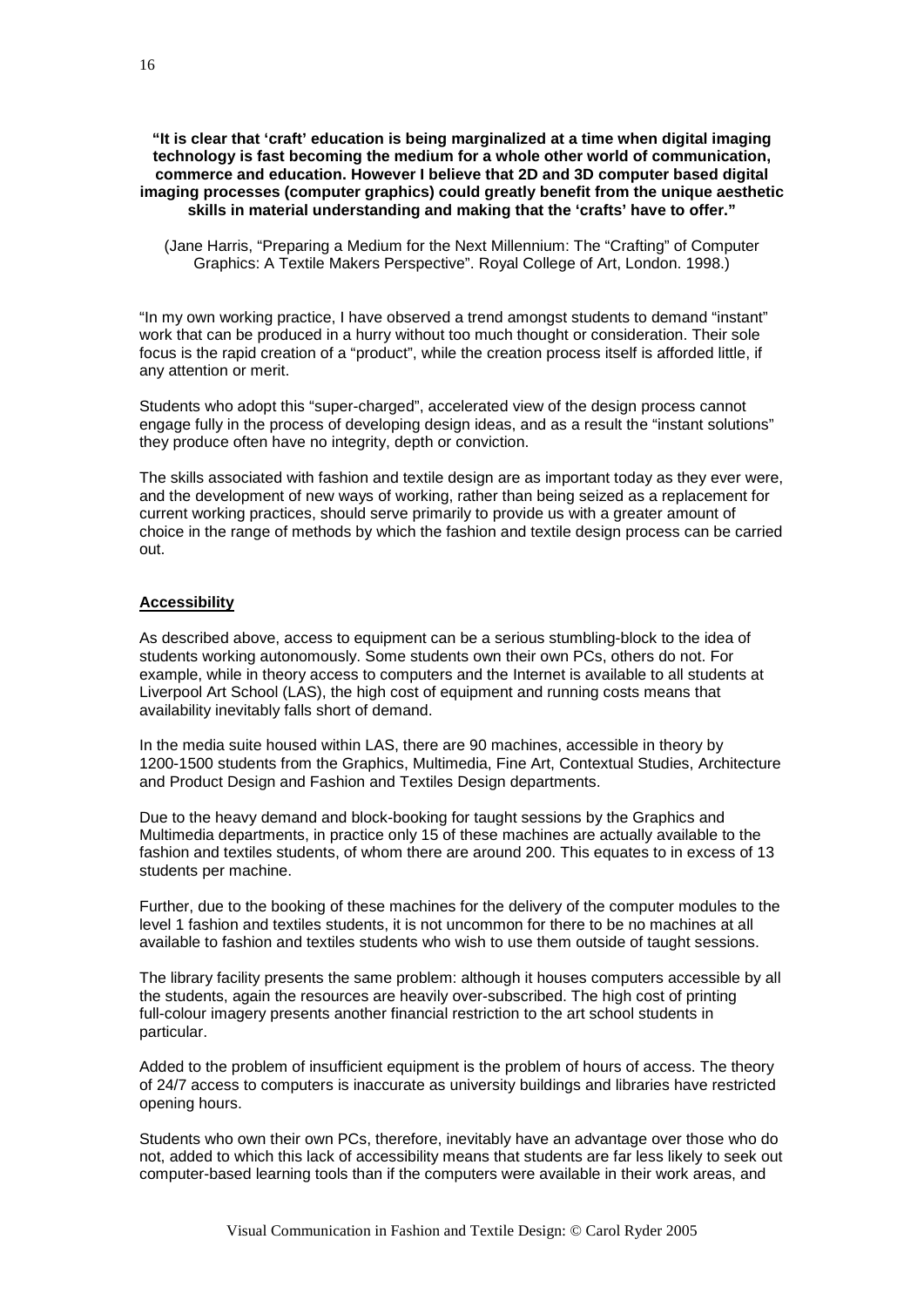thus their effectiveness as a learning tool is reduced.

#### **"With new improved graphics programs, pattern generation software, and computerised sewing machines, digital printing and then on-line resource access there is a need to have computers in the textiles rooms. Students are engaging with it as design tool and not just a research tool."**

Rose Sinclair, Goldsmiths College - Dept of Design, Lecturer Date: 09:23am May 7, 2004 GMT

#### **Technical problems**

The advent of computer-based technology has brought with it a whole new set of technical problems that can make the use of computers, especially to new users, both baffling and frustrating.

Lost files, computers "hanging" or "crashing", the inconvenience of different file formats that will open on one computer, but refuse to do so on another, infuriatingly slow download times, and problems created by file sizes are all problems that can lead to a deep suspicion and dislike of technology, and a tendency to revert to traditional, non-computer related methods of teaching and learning.

The inter-relationship and inter-dependence of several components (monitor, computer, keyboard, mouse, printer, scanner, etc) that are often necessary to complete a function can also be frustrating - if only one of these components is faulty, the whole system becomes useless.

Too many presentations are ruined by the vagaries of technological faults, or inexperience on the part of the user. Audiences of PowerPoint presentations are distracted by precious minutes being wasted by desperate presenters trying to make the system work:

"….is this on…? What do I….? Oh, is that it? Oh,….erm…no….hang on, it was working before…."

When it works correctly, and is used proficiently, new technology can greatly assist the educator, but all too often technical "glitches" and inexperience stand in the way of successful application.

#### **New skills to be learned**

#### **"There is a drive to introduce ICT increasingly into the learning process, but it appears to require the teacher to take on the role of technician."**

Tom Ward (the name of the author has been changed): "I watched in dumb horror", Guardian Education, Tuesday May 20, 2003

In order to minimise the technological problems outlined above, it is necessary for educators to overcome any suspicion of computers and associated technologies, and become trained and competent in their use.

Finding the time, and financial means to accomplish this, however, presents another set of problems.

It is ironic that overwrought educators are being told that new technology will serve to Make their working lives less stressful - while the truth of the matter is that many educators are facing even more stress due to the pressure to learn new technological skills.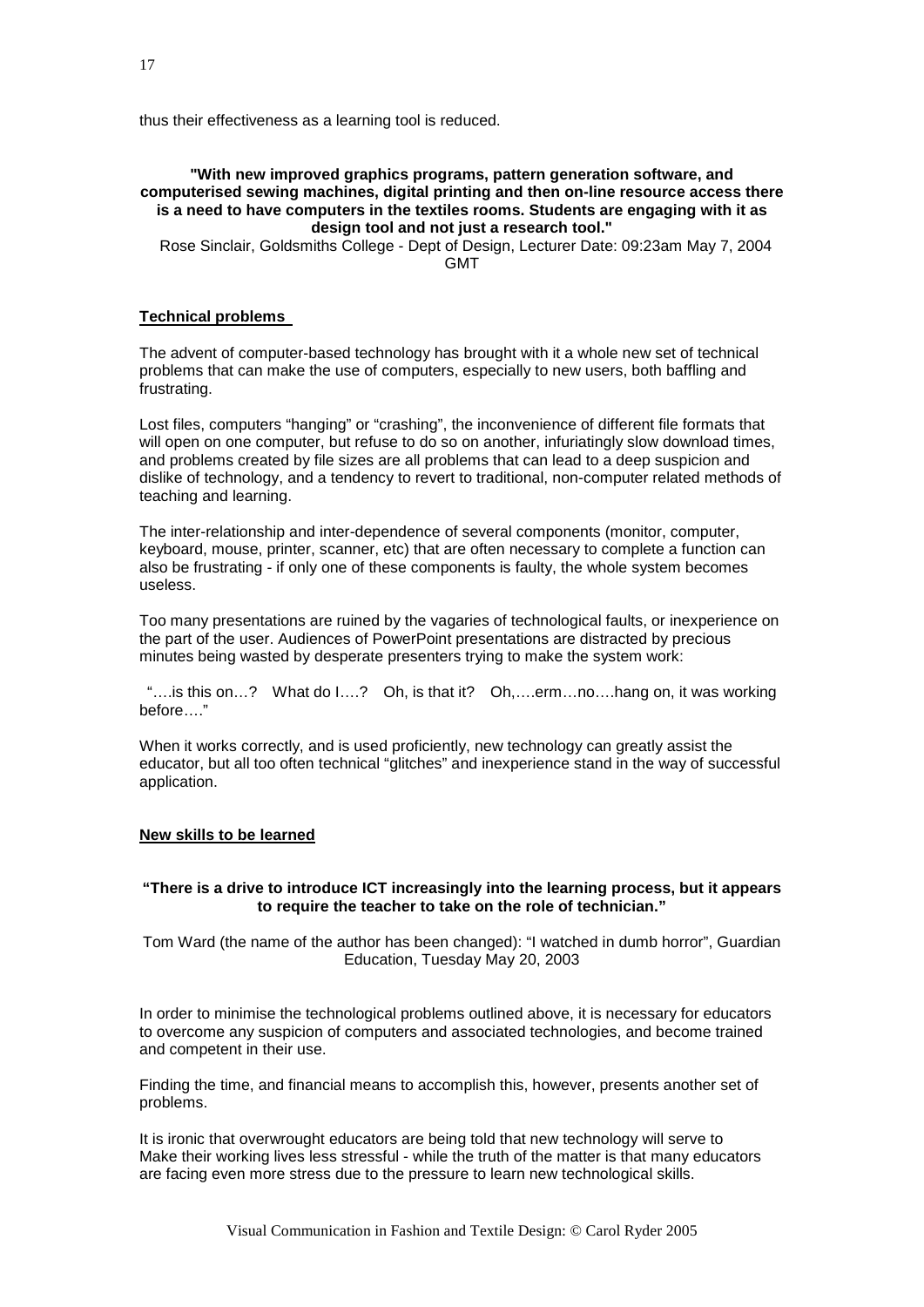In addition, given the vast number of things that can go wrong when preparing computer-based materials (see "Technical problems", above), educators are actually being advised to prepare computer-based materials, whilst having "low-tech" teaching materials prepared as back-up - thus doubling their workload!

Further, in addition to the preparation of face-to-face learning materials, educators are also expected to prepare, present and regularly update materials for inclusion in virtual classrooms - VLEs - increasing their workload still further. Typically, no extra time is allocated for all this extra work, and certainly no extra pay!

#### **Built-in obsolescence**

New learning materials appearing at an increasing rate – no sooner have you bought or mastered one piece of software or machinery than it is declared obsolete. "Technophobes" find this confusing and worrying.

The fear getting "left behind" leads to increased anxiety and suspicion of new technology, and once again leads to educators turning their back on it in favour of traditional teaching methods.

Further, universities rarely have enough money to buy the equipment needed to keep their students abreast of technological developments. As the technology becomes available to produce different effects, or to speed up processes, it is unlikely that we can pass this experience on to our students as part of their learning process until new technology has become relatively "old" - and therefore affordable - technology. Hence it is difficult to keep up with advances that are being made in industry.

#### **Jargon**

a whole new language has sprung up around the use of the internet, which can be both baffling and off-putting for the uninitiated. The new Internet user is confronted with a whole new vocabulary containing such words as "netiquette", "emoticon" and "neterati" plus an endless string of acronyms: CAA, WWW, IRC, CMC, etc.

#### **Isolation**

It is feared that the increasing number of students working in isolation via their computer means that the "community" of education may be lost:

#### **"The 'Web-phobes' are very worried that the benefits of learning together may be lost and that it will be a bad day for knowledge, for feelings, for the joys of gatherings and groups."**

(Gilly Salmon: "E-moderating: the key to teaching and learning online", February 2000: [http://www.atimod.com/e-moderating/extracts.htm\)](http://www.atimod.com/e-moderating/extracts.htm)

#### **Legislation**

The legislation surrounding the use of computer-generated imagery - e.g. copyright legislation - can also be a problem, and present another raft of information to be assimilated by both staff and students in the design environment.

#### **Students' approaches to learning**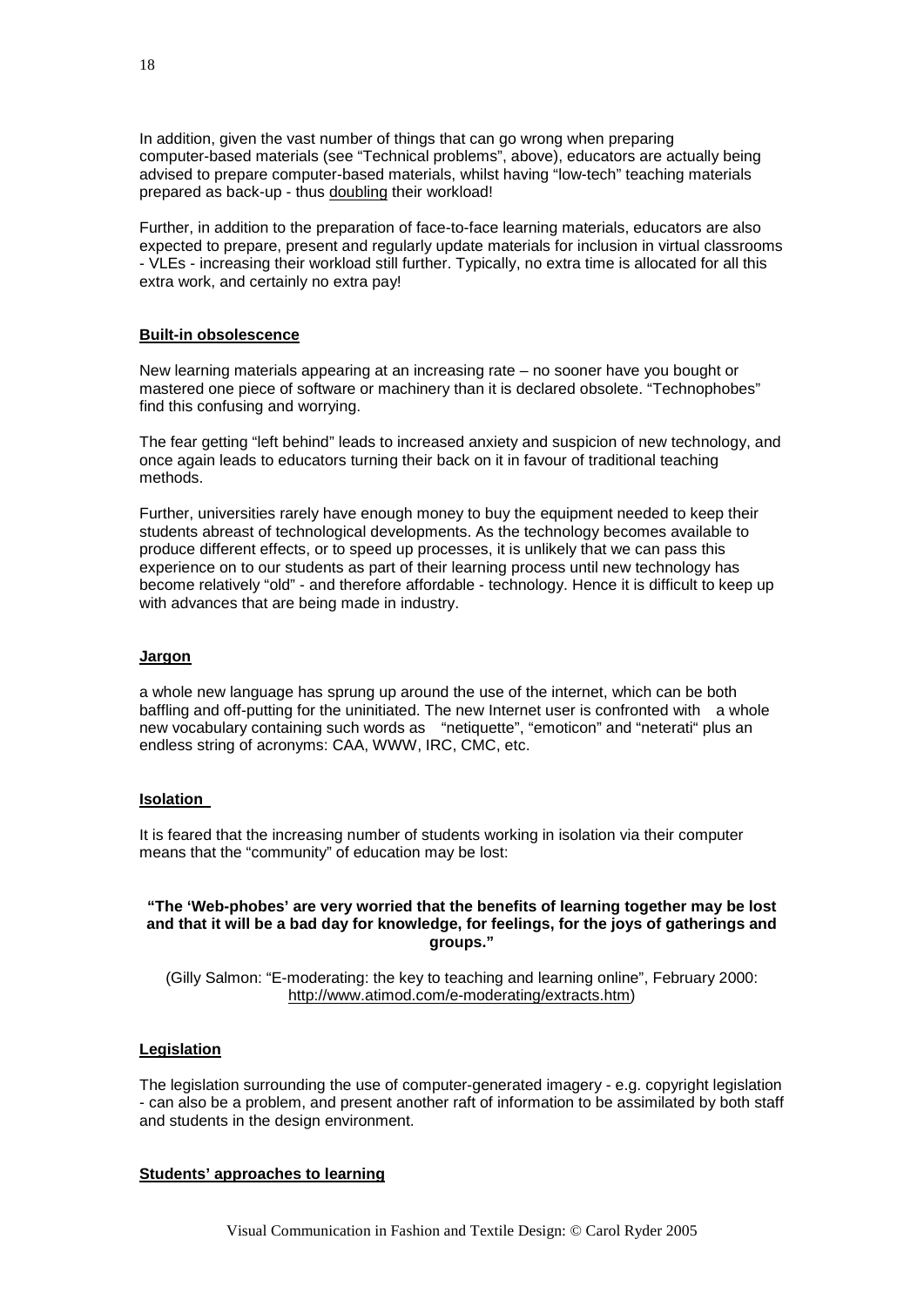In education, it is essential to remember that even if availability and access were universal (and currently this situation is still a long way off), the success of such learning resources as CAD / CAM software, design packages, learning packages, the Internet and VLEs is entirely reliant on students' awareness of them, their skill in using them, and their willingness to access them.

ICT does not fundamentally change the way people behave. For "remotely accessible" learning tools to have any educational merit at all, students have to be motivated to use them.

In short, the human element in the learning process cannot be ignored. Technology is most useful where effective communication and "user-friendliness" is paramount.

Dr Charles Cook from Loughborough University conducted a study into how students used the Internet in three different universities, asking them to keep logs and to participate in interviews. Dr. Cook states:

#### **"The romantic idea that people only need to be given this resource and they will go off and start learning is not right. The web doesn't make tremendous differences to what students do. The problems of motivating students when there's so many other interesting things they could do still exists."**

(Joe Plomin: "The revolution that wasn't", The Guardian, Friday June 22, 2001.)

By providing more flexible access to learning resources, using the WWW can encourage students to take a more active role in education and become more independent learners. But even independent student learning needs to be guided and supported, either directly by access to tutors or implicitly through the organisation and design of the resources. Appropriate induction and ongoing support are essential for effective learning to happen.

#### **"… the computer industry now advertises not computers, but human-computer partnerships: it matters less what the technology can do alone than what you want to do with it."**

(Malcolm McCulloch "Abstracting Craft: The Practised Digital Hand" 1996.)

Although the drive to harness the economy, power, speed, and global reach of computer communications is understandable, it is important that the differing technologies available are assessed objectively for what they can offer in terms of education, and are used to optimise the teaching and learning process, rather than being seized and used as "technology for technology's sake".

In the wrong hands, information technology can hinder the teaching task, rather than enhance it.

ICT needs to be integrated sensibly into a learning programme. Instructors and students alike need to recognise what is the best use of this technology in order to achieve the greatest benefits.

#### **"The key to using technology in the curriculum is to carefully consider what value it will be adding to the learning experience and to ensure that it is used only when appropriate to the learning outcomes that you are trying to achieve."**

(Gaimster, Dr. Julia: "The role of technology in supporting student learning". London College of Fashion.)